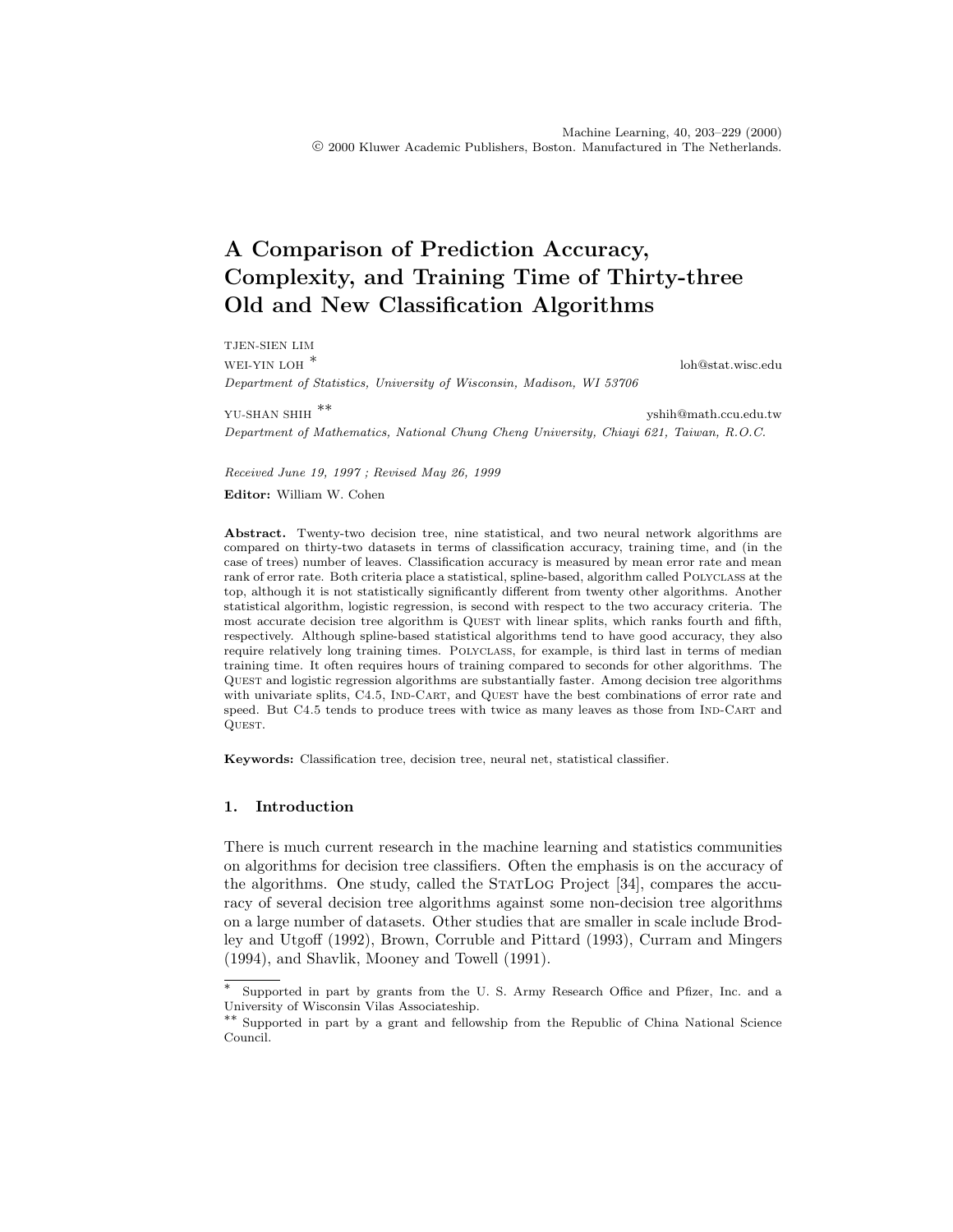Recently, comprehensibility of the tree structures has received some attention. Comprehensibility typically decreases with increase in tree size and complexity. If two trees employ the same kind of tests and have the same prediction accuracy, the one with fewer leaves is usually preferred. Breslow and Aha (1997) survey methods of tree simplification to improve their comprehensibility.

A third criterion that has been largely ignored is the relative training time of the algorithms. The STATLOG Project finds that no algorithm is uniformly most accurate over the datasets studied. Instead, many algorithms possess comparable accuracy. For such algorithms, excessive training times may be undesirable [19].

The purpose of our paper is to extend the results of the STATLOG Project in the following ways:

- 1. In addition to classification accuracy and size of trees, we compare the training times of the algorithms. Although training time depends somewhat on implementation, it turns out that there are such large differences in times (seconds versus days) that the differences cannot be attributed to implementation alone.
- 2. We include some decision tree algorithms that are not included in the STATLOG Project, such as S-PLUs tree [14], T1 [3, 25], Oc1 [38], LMDT [9], and QUEST [30].
- 3. We also include several of the newest spline-based statistical algorithms. Their classification accuracy may be used as benchmarks for comparison with other algorithms in the future.
- 4. We study the effect of adding independent noise attributes on the classification accuracy and (where appropriate) tree size of each algorithm. It turns out that except possibly for three algorithms, all the others adapt to noise quite well.
- 5. We examine the scalability of some of the more promising algorithms as the sample size is increased.

Our experiment compares twenty-two decision tree algorithms, nine classical and modern statistical algorithms, and two neural network algorithms. Several datasets are taken from the University of California, Irvine, Repository of Machine Learning Databases (UCI) [33]. Fourteen of the datasets are from real-life domains and two are artificially constructed. Five of the datasets were used in the STATLOG Project. To increase the number of datasets and to study the effect of noise attributes, we double the number of datasets by adding noise attributes to them. This yields a total of thirty-two datasets.

Section 2 briefly describes the algorithms and Section 3 gives some background to the datasets. Section 4 explains the experimental setup used in this study and Section 5 analyzes the results. The issue of scalability is studied in Section 6 and conclusions and recommendations are given in Section 7.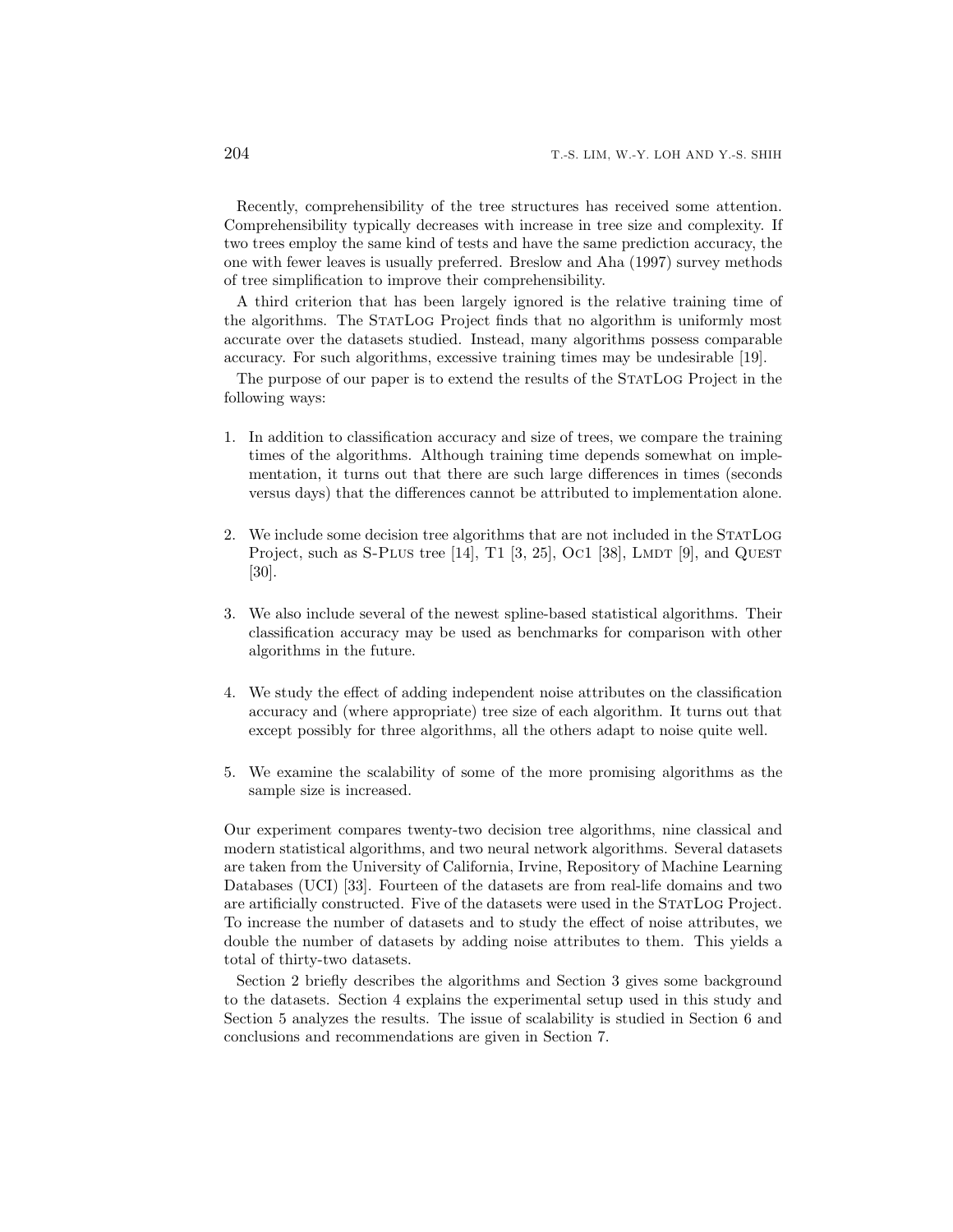# **2. The algorithms**

Only a short description of each algorithm is given. Details may be found in the cited references. If an algorithm requires class prior probabilities, they are made proportional to the training sample sizes.

#### *2.1. Trees and rules*

**CART:** We use the version of CART [6] implemented in the cart style of the IND package [13] with the Gini index of diversity as the splitting criterion. The trees based on the 0-se and 1-se pruning rules are denoted by IC0 and IC1 respectively. The software is obtained from the *http* address:

## ic-www.arc.nasa.gov/ic/projects/bayes-group/ind/IND-program.html.

- **S-Plus tree:** This is a variant of the CART algorithm written in the S language [4]. It is described in Clark and Pregibon (1993). It employs deviance as the splitting criterion. The best tree is chosen by ten-fold cross-validation. Pruning is performed with the p.tree() function in the treefix library [47] from the STATLIB S Archive at http://lib.stat.cmu.edu/S/. The 0-SE and 1-SE trees are denoted by ST0 and ST1 respectively.
- **C4.5:** We use Release 8 [41, 42] with the default settings including pruning (http://www.cse.unsw.edu.au/~quinlan/). After a tree is constructed, the C4.5 rule induction program is used to produce a set of rules. The trees are denoted by C4T and the rules by C4R.
- **FACT:** This fast classification tree algorithm is described in Loh and Vanichsetakul (1988). It employs statistical tests to select an attribute for splitting each node and then uses discriminant analysis to find the split point. The size of the tree is determined by a set of stopping rules. The trees based on univariate splits (splits on a single attribute) are denoted by FTU and those based on linear combination splits (splits on linear functions of attributes) are denoted by FTL. The FORTRAN 77 program is obtained from http://www.stat.wisc.edu/~loh/.
- **QUEST:** This new classification tree algorithm is described in Loh and Shih (1997). QUEST can be used with univariate or linear combination splits. A unique feature is that its attribute selection method has negligible bias. If all the attributes are uninformative with respect to the class attribute, then each has approximately the same chance of being selected to split a node. Ten-fold cross-validation is used to prune the trees. The univariate 0-se and 1-se trees are denoted by QU0 and QU1, respectively. The corresponding trees with linear combination splits are denoted by QL0 and QL1, respectively. The results in this paper are based on version 1.7.10 of the program. The software is obtained from http://www.stat.wisc.edu/~loh/quest.html.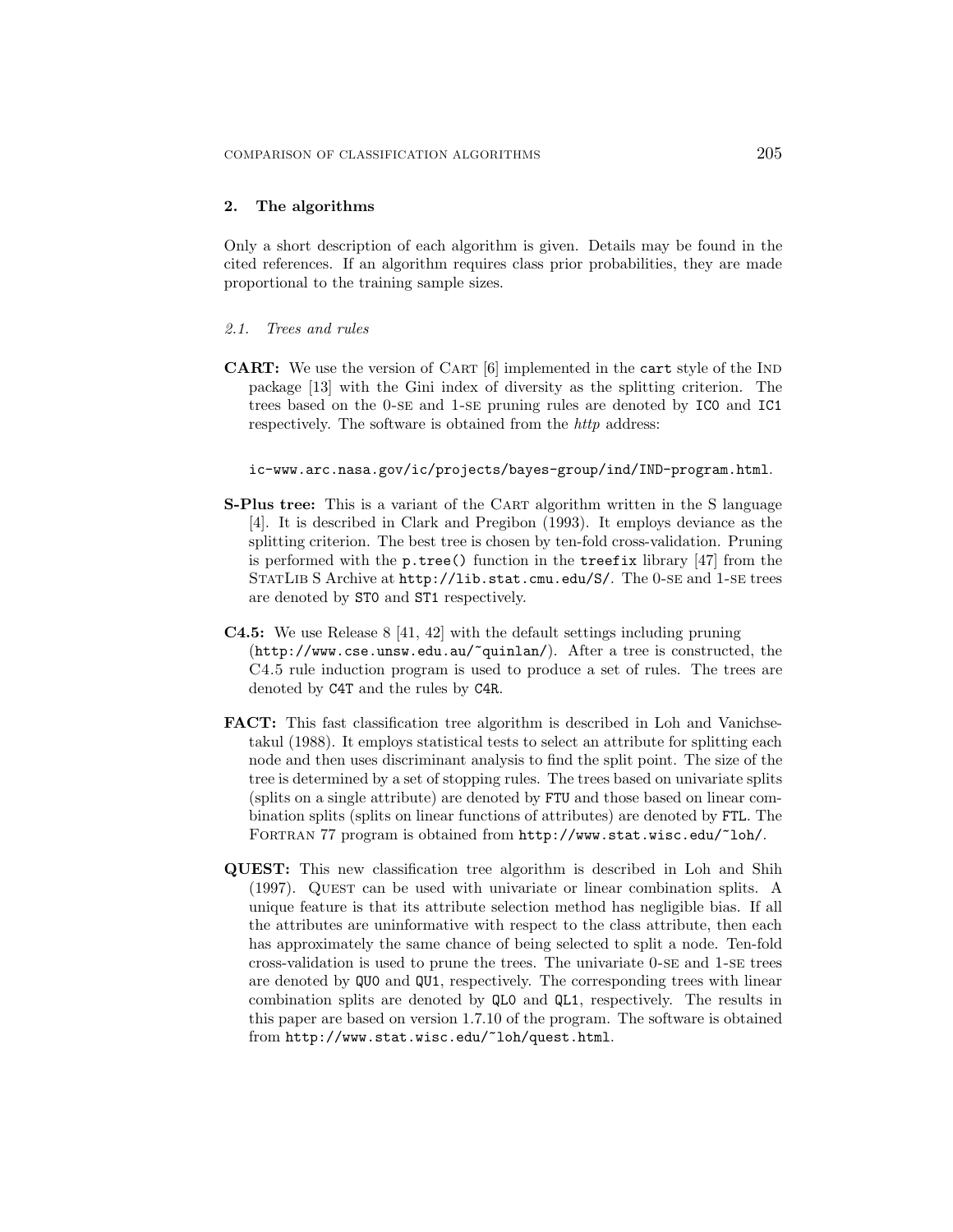- **IND:** This is due to Buntine (1992). We use version 2.1 with the default settings. Ind comes with several standard predefined styles. We compare four Bayesian styles in this paper: bayes, bayes opt, mml, and mml opt (denoted by IB, IBO, IM, and IMO, respectively). The opt methods extend the non-opt methods by growing several different trees and storing them in a compact graph structure. Although more time and memory intensive, the opt styles can increase classification accuracy.
- **OC1:** This algorithm is described in Murthy, Kasif and Salzberg (1994). We use version 3 (http://www.cs.jhu.edu/~salzberg/announce-oc1.html) and compare three styles. The first one (denoted by OCM) is the default that uses a mixture of univariate and linear combination splits. The second one (option -a; denoted by OCU) uses only univariate splits. The third one (option -o; denoted by OCL) uses only linear combination splits. Other options are kept at their default values.
- **LMDT:** The algorithm is described in Brodley and Utgoff (1995). It constructs a decision tree based on multivariate tests that are linear combinations of the attributes. The tree is denoted by LMT. We use the default values in the software from http://yake.ecn.purdue.edu/~brodley/software/lmdt.html.
- **CAL5:** This is from the Fraunhofer Society, Institute for Information and Data Processing, Germany [36, 37]. We use version 2. CAL5 is designed specifically for numerical-valued attributes. However, it has a procedure to handle categorical attributes so that mixed attributes (numerical and categorical) can be included. In this study we optimize the two parameters which control tree construction. They are the predefined threshold s and significance level  $\alpha$ . We randomly split the training set into two parts, stratified by the classes: twothirds are used to construct the tree and one-third is used as a validation set to choose the optimal parameter configuration. We employ the C-SHELL program that comes with the Cal5 package to choose the best parameters by varying  $\alpha$  between 0.10 and 0.90 and s between 0.20 and 0.95 in steps of 0.05. The best combination of values that minimize the error rate on the validation set is chosen. The tree is then constructed on all the records in the training set using the chosen parameter values. It is denoted by CAL.
- **T1:** This is a one-level decision tree that classifies examples on the basis of only one split on a single attribute  $[25]$ . A split on a categorical attribute with b categories can produce up to  $b + 1$  leaves (one leaf being reserved for missing attribute values). On the other hand, a split on a continuous attribute can yield up to  $J + 2$  leaves, where J is the number of classes (one leaf is again reserved for missing values). The software is obtained from http://www.csi.uottawa.ca/~holte/Learning/other-sites.html.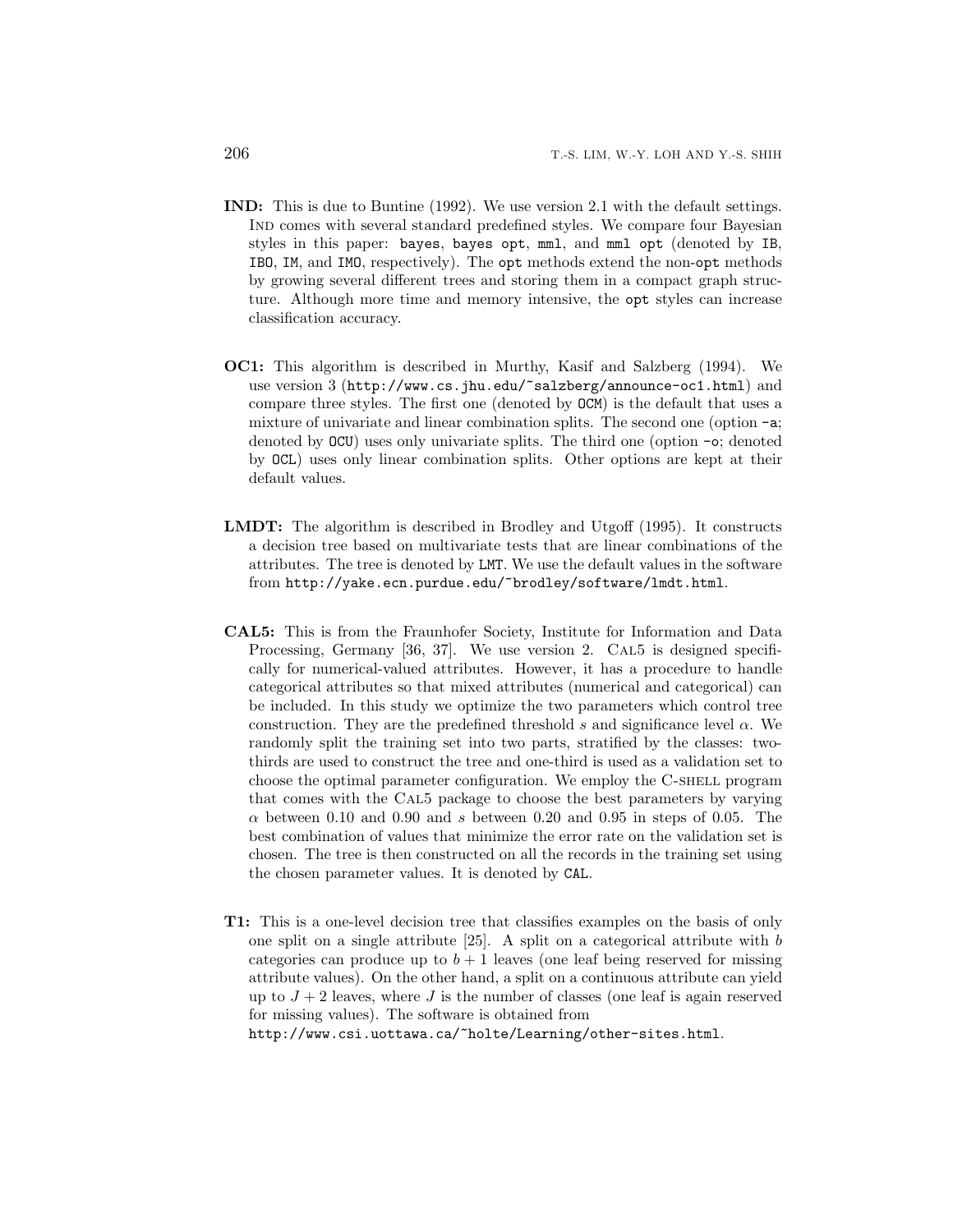#### *2.2. Statistical algorithms*

- **LDA:** This is linear discriminant analysis, a classical statistical method. It models the instances within each class as normally distributed with a common covariance matrix. This yields linear discriminant functions.
- **QDA:** This is quadratic discriminant analysis. It also models class distributions as normal, but estimates each covariance matrix by the corresponding sample covariance matrix. As a result, the discriminant functions are quadratic. Details on LDA and QDA can be found in many statistics textbooks, e.g., Johnson and Wichern (1992). We use the SAS PROC DISCRIM [45] implementation of LDA and QDA with the default settings.
- **NN:** This is the Sas Proc Discrim implementation of the nearest neighbor method. The pooled covariance matrix is used to compute Mahalanobis distances.
- **LOG:** This is logistic discriminant analysis. The results are obtained with a polytomous logistic regression (see, e.g., Agresti, 1990) Fortran 90 routine written by the first author (http://www.stat.wisc.edu/~limt/logdiscr/).
- **FDA:** This is flexible discriminant analysis [23], a generalization of linear discriminant analysis that casts the classification problem as one involving regression. Only the Mars [17] nonparametric regression procedure is studied here. We use the S-Plus function fda from the mda library of the STATLIB S Archive. Two models are used: an additive model (degree=1, denoted by FM1) and a model containing first-order interactions (degree=2 with penalty=3, denoted by FM2).
- **PDA:** This is a form of penalized LDA [21]. It is designed for situations in which there are many highly correlated attributes. The classification problem is cast into a penalized regression framework via optimal scoring. PDA is implemented in S-Plus using the function fda with method=gen.ridge.
- **MDA:** This stands for mixture discriminant analysis [22]. It fits Gaussian mixture density functions to each class to produce a classifier. MDA is implemented in S-Plus using the library mda.
- **POL:** This is the POLYCLASS algorithm [28]. It fits a polytomous logistic regression model using linear splines and their tensor products. It provides estimates for conditional class probabilities which can then be used to predict class labels. POL is implemented in S-PLUS using the function poly.fit from the polyclass library of the STATLIB S Archive. Model selection is done with ten-fold crossvalidation.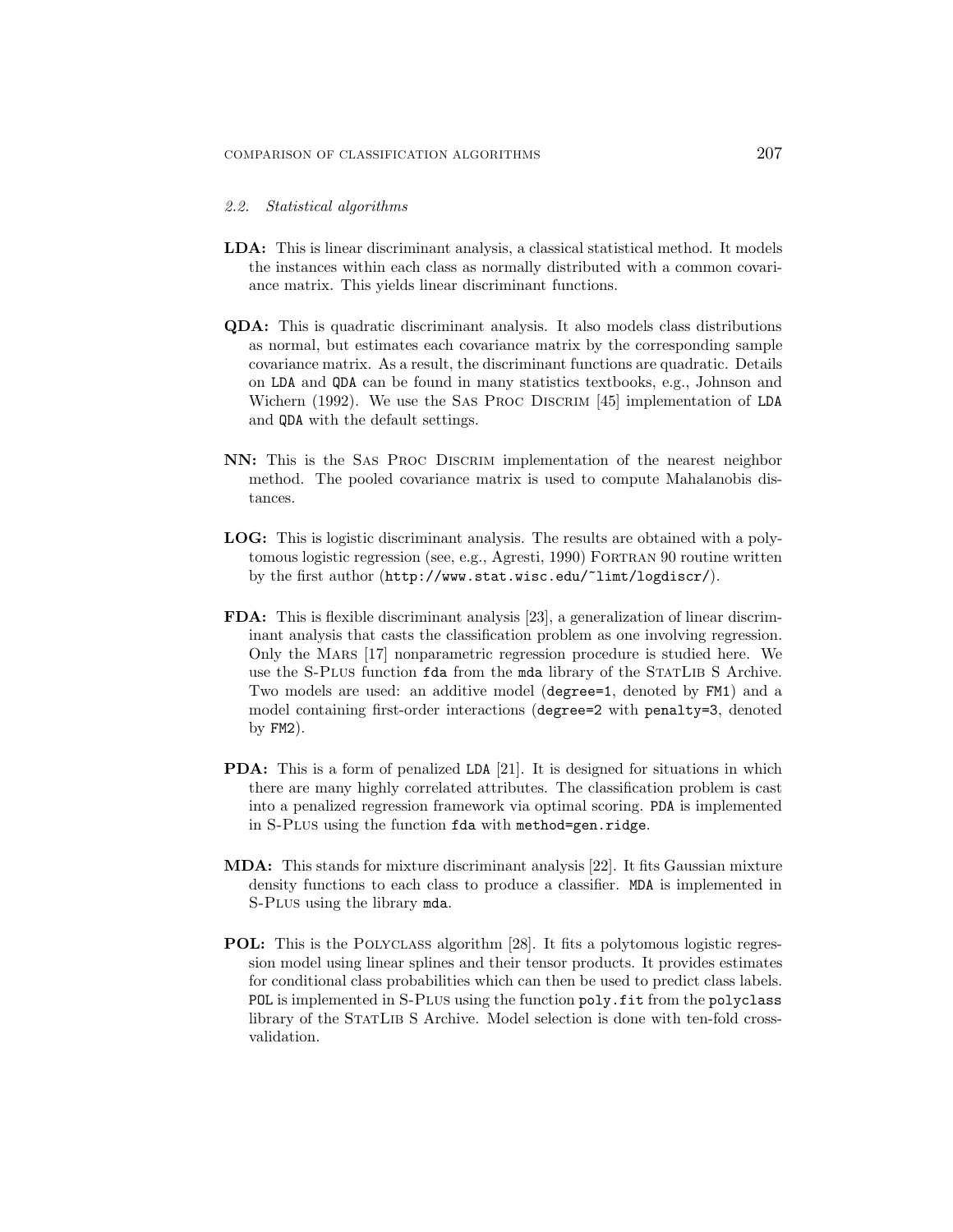#### *2.3. Neural networks*

- LVQ: We use the learning vector quantization algorithm in the S-PLUS class library [47] at the STATLIB S Archive. Details of the algorithm may be found in Kohonen (1995). Ten percent of the training set are used to initialize the algorithm, using the function lvqinit. Training is carried out with the optimized learning rate function olvq1, a fast and robust LVQ algorithm. Additional fine-tuning in learning is performed with the function lvq1. The number of iterations is ten times the size of the training set in both olvq1 and lvq1. We use the default values of 0.3 and 0.03 for  $\alpha$ , the learning rate parameter, in olvq1 and lvq1, respectively.
- **RBF:** This is the radial basis function network implemented in the SAS tnn3.sas macro [44] for feedforward neural networks (http://www.sas.com). The network architecture is specified with the ARCH=RBF argument. In this study, we construct a network with only one hidden layer. The number of hidden units is chosen to be 20% of the total number of input and output units [2.5% (5 hidden units) only for the dna and dna+ datasets and  $10\%$  (5 hidden units) for the tae and tae+ datasets because of memory and storage limitations]. Although the macro can perform model selection to choose the optimal number of hidden units, we did not utilize this capability because it would have taken too long for some of the datasets (see Table 6 below). Therefore the results reported here for this algorithm should be regarded as lower bounds on its performance. The hidden layer is fully connected to the input and output layers but there is no direct connection between the input and output layers. At the output layer, each class is represented by one unit taking the value of 1 for that particular category and 0 otherwise, except for the last one which is the reference category. To avoid local optima, ten preliminary trainings were conducted and the best estimates used for subsequent training. More details on the radial basis function network can be found in Bishop (1995) and Ripley (1996).

#### **3. The datasets**

We briefly describe the sixteen datasets used in the study as well as any modifications that are made for our experiment. Fourteen are from real domains while two are artificially created. Fifteen of the datasets are available from UCI.

**Wisconsin breast cancer (**bcw**).** This is one of the breast cancer databases at UCI, collected at the University of Wisconsin by W. H. Wolberg. The problem is to predict whether a tissue sample taken from a patient's breast is malignant or benign. There are two classes, nine numerical attributes, and 699 observations. Sixteen instances contain a single missing attribute value and are removed from the analysis. Our results are therefore based on 683 records. Error rates are estimated using ten-fold cross-validation. A decision tree analysis of a subset of the data using the Fact algorithm is reported in Wolberg, Tanner, Loh and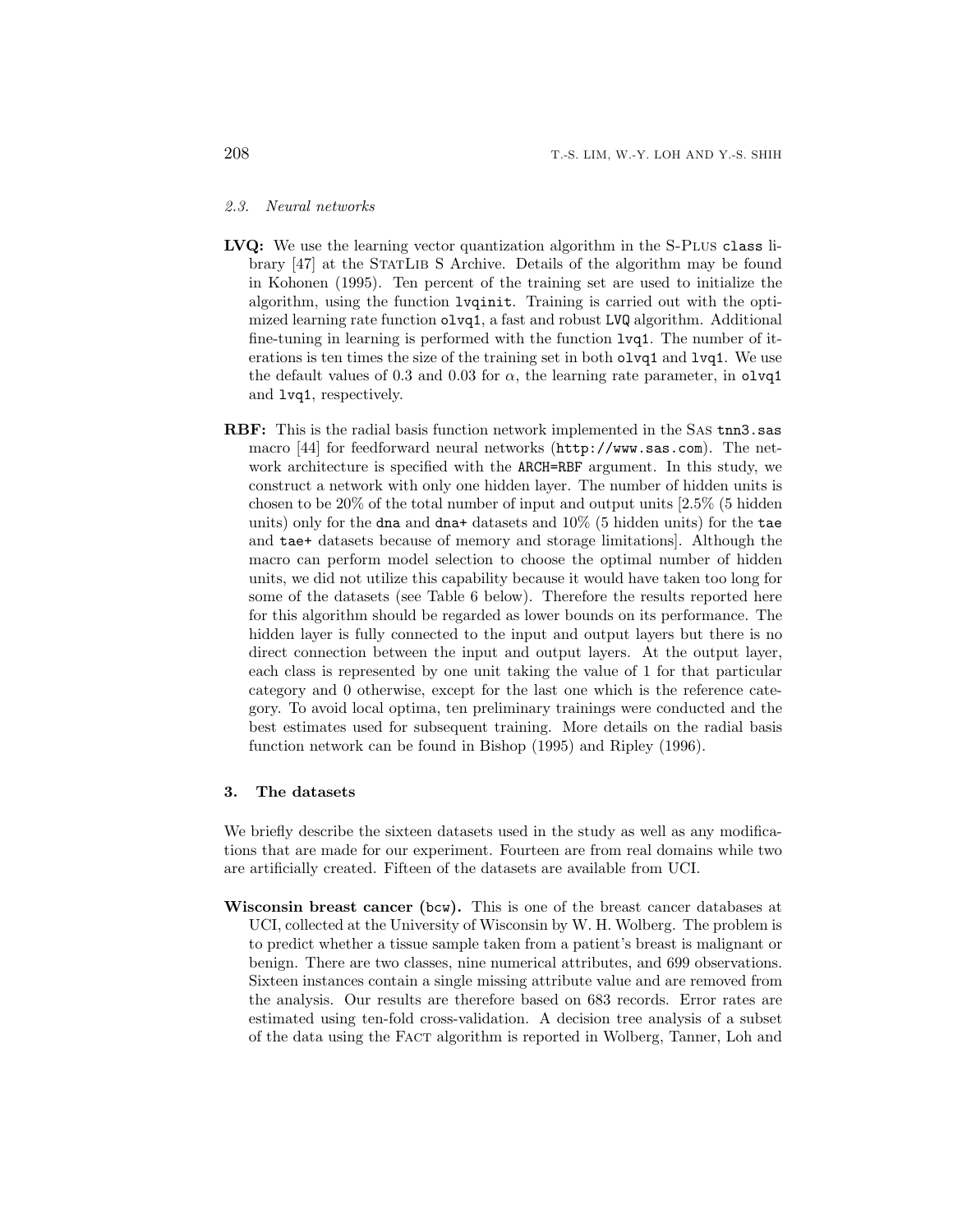Vanichsetakul (1987) and Wolberg, Tanner and Loh (1988, 1989). The dataset has also been analyzed with linear programming methods [32].

- **Contraceptive method choice (**cmc**).** The data are taken from the 1987 National Indonesia Contraceptive Prevalence Survey. The samples are married women who were either not pregnant or did not know if they were pregnant at the time of the interview. The problem is to predict the current contraceptive method choice (no use, long-term methods, or short-term methods) of a woman based on her demographic and socio-economic characteristics [29]. There are three classes, two numerical attributes, seven categorical attributes, and 1473 records. The error rates are estimated using ten-fold cross-validation. The dataset is available from UCI.
- **StatLog DNA (**dna**).** This UCI dataset in molecular biology was used in the STATLOG Project. Splice junctions are points in a DNA sequence at which "superfluous" DNA is removed during the process of protein creation in higher organisms. The problem is to recognize, given a sequence of DNA, the boundaries between exons (the parts of the DNA sequence retained after splicing) and introns (the parts of the DNA sequence that are spliced out). There are three classes and sixty categorical attributes each having four categories. The sixty categorical attributes represent a window of sixty nucleotides, each having one of four categories. The middle point in the window is classified as one of exon/intron boundaries, intron/exon boundaries, or neither of these. The 3186 examples in the database were divided randomly into a training set of size 2000 and a test set of size 1186. The error rates are estimated from the test set.
- **StatLog heart disease (**hea**).** This UCI dataset is from the Cleveland Clinic Foundation, courtesy of R. Detrano. The problem concerns the prediction of the presence or absence of heart disease given the results of various medical tests carried out on a patient. There are two classes, seven numerical attributes, six categorical attributes, and 270 records. The StatLog Project employed unequal misclassification costs. We use equal costs here because some algorithms do not allow unequal costs. The error rates are estimated using ten-fold cross-validation.
- **Boston housing (**bos**).** This UCI dataset gives housing values in Boston suburbs [20]. There are three classes, twelve numerical attributes, one binary attribute, and 506 records. Following Loh and Vanichsetakul (1988), the classes are created from the attribute median value of owner-occupied homes as follows: class = 1 if log(median value)  $\leq$  9.84, class = 2 if 9.84  $\lt$  log(median value)  $\leq$ 10.075, class = 3 otherwise. The error rates are estimated using ten-fold crossvalidation.
- **LED display (**led**).** This artificial domain is described in Breiman, Friedman, Olshen and Stone (1984). It contains seven Boolean attributes, representing seven light-emitting diodes, and ten classes, the set of decimal digits. An attribute value is either zero or one, according to whether the corresponding light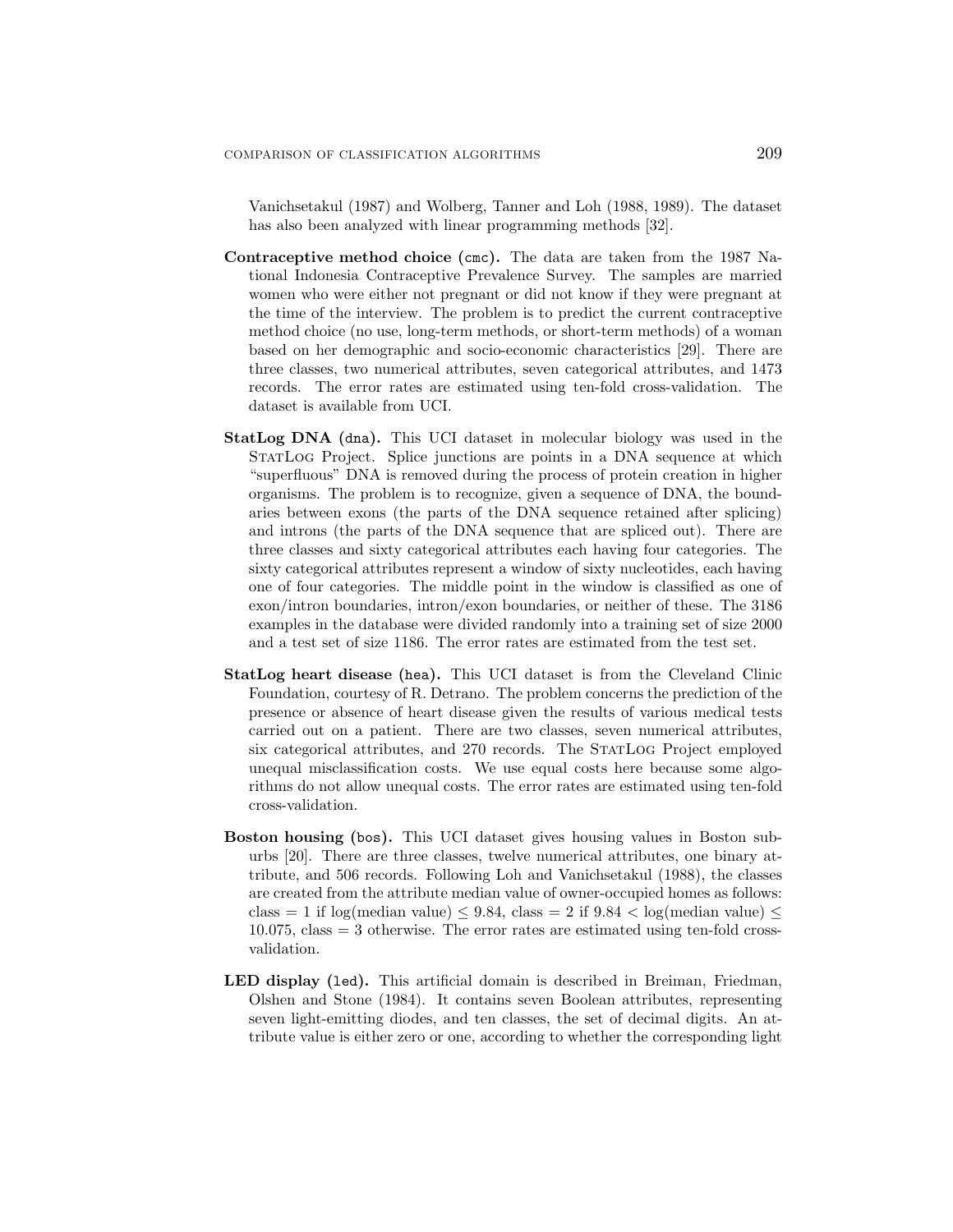is off or on for the digit. Each attribute value has a ten percent probability of having its value inverted. The class attribute is an integer between zero and nine, inclusive. A C program from UCI is used to generate 2000 records for the training set and 4000 records for the test set. The error rates are estimated from the test set.

- **BUPA liver disorders (**bld**).** This UCI dataset was donated by R. S. Forsyth. The problem is to predict whether or not a male patient has a liver disorder based on blood tests and alcohol consumption. There are two classes, six numerical attributes, and 345 records. The error rates are estimated using ten-fold cross-validation.
- **PIMA Indian diabetes (**pid**).** This UCI dataset was contributed by V. Sigillito. The patients in the dataset are females at least twenty-one years old of Pima Indian heritage living near Phoenix, Arizona, USA. The problem is to predict whether a patient would test positive for diabetes given a number of physiological measurements and medical test results. There are two classes, seven numerical attributes, and 532 records. The original dataset consists of 768 records with eight numerical attributes. However, many of the attributes, notably serum insulin, contain zero values which are physically impossible. We remove serum insulin and records that have impossible values in other attributes. The error rates are estimated using ten-fold cross validation.
- **StatLog satellite image (**sat**).** This UCI dataset gives the multi-spectral values of pixels within  $3 \times 3$  neighborhoods in a satellite image, and the classification associated with the central pixel in each neighborhood. The aim is to predict the classification given the multi-spectral values. There are six classes and thirty-six numerical attributes. The training set consists of 4435 records while the test set consists of 2000 records. The error rates are estimated from the test set.
- **Image segmentation (seg).** This UCI dataset was used in the STATLOG Project. The samples are from a database of seven outdoor images. The images are hand-segmented to create a classification for every pixel as one of brickface, sky, foliage, cement, window, path, or grass. There are seven classes, nineteen numerical attributes and 2310 records in the dataset. The error rates are estimated using ten-fold cross-validation.

The algorithm T1 could not handle this dataset without modification, because the program requires a large amount of memory. Therefore for T1 (but not for the other algorithms) we discretize each attribute except attributes 3, 4, and 5 into one hundred categories.

**Attitude towards smoking restrictions (**smo**).** This survey dataset [11] is obtained from http://lib.stat.cmu.edu/datasets/csb/. The problem is to predict attitude toward restrictions on smoking in the workplace (prohibited, restricted, or unrestricted) based on bylaw-related, smoking-related, and sociodemographic covariates. There are three classes, three numerical attributes,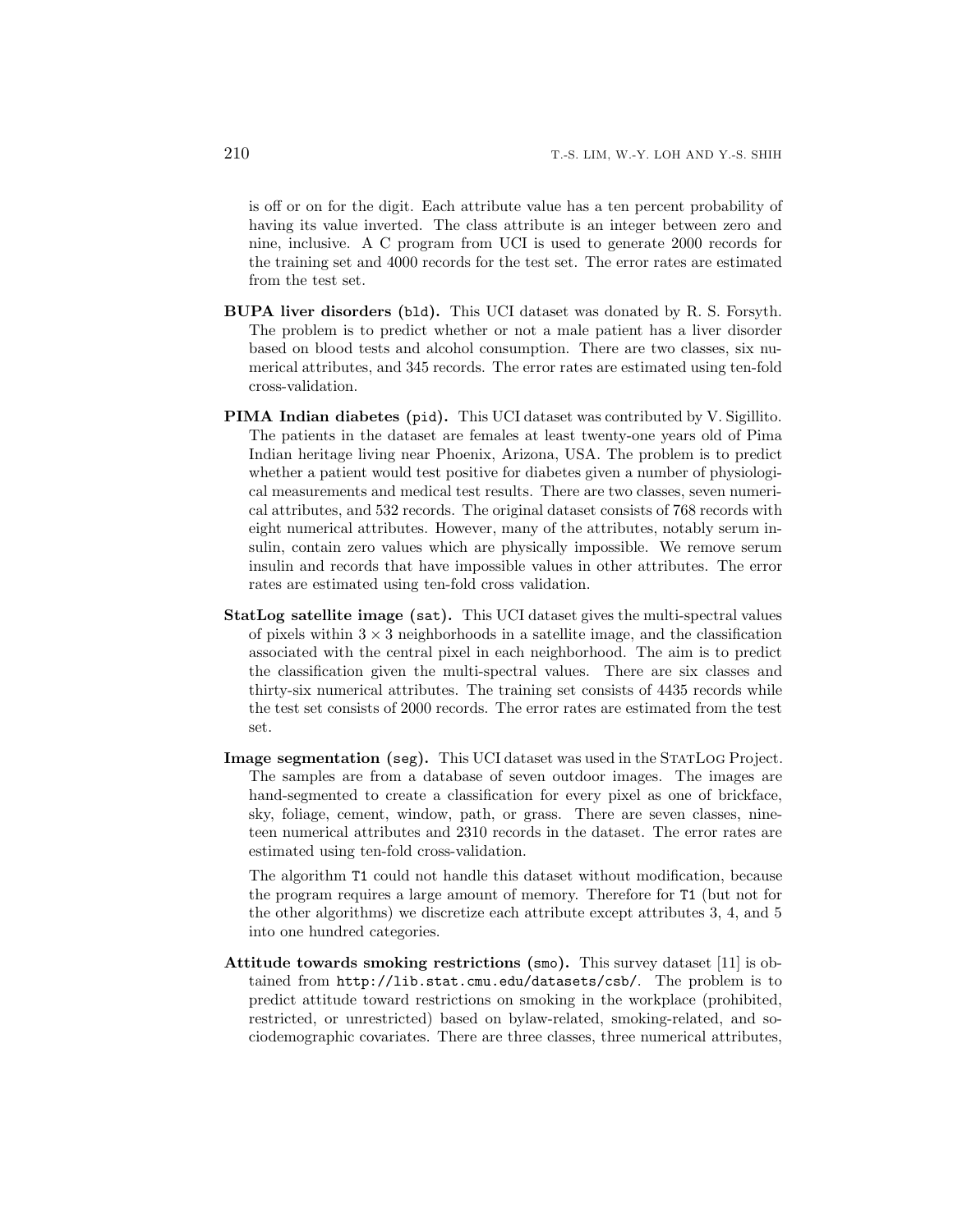and five categorical attributes. We divide the original dataset into a training set of size 1855 and a test set of size 1000. The error rates are estimated from the test set.

- **Thyroid disease (**thy**).** This is the UCI ann-train dataset contributed by R. Werner. The problem is to determine whether or not a patient is hyperthyroid. There are three classes (normal, hyperfunction, and subnormal functioning), six numerical attributes, and fifteen binary attributes. The training set consists of 3772 records and the test set has 3428 records. The error rates are estimated from the test set.
- **StatLog vehicle silhouette (**veh**).** This UCI dataset originated from the Turing Institute, Glasgow, Scotland. The problem is to classify a given silhouette as one of four types of vehicle, using a set of features extracted from the silhouette. Each vehicle is viewed from many angles. The four model vehicles are double decker bus, Chevrolet van, Saab 9000, and Opel Manta 400. There are four classes, eighteen numerical attributes, and 846 records. The error rates are estimated using ten-fold cross-validation.
- **Congressional voting records (**vot**).** This UCI dataset gives the votes of each member of the U. S. House of Representatives of the 98th Congress on sixteen key issues. The problem is to classify a Congressman as a Democrat or a Republican based on the sixteen votes. There are two classes, sixteen categorical attributes with three categories each ("yea", "nay", or neither), and 435 records. Error rates are estimated by ten-fold cross-validation.
- **Waveform (**wav**).** This is an artificial three-class problem based on three waveforms. Each class consists of a random convex combination of two waveforms sampled at the integers with noise added. A description for generating the data is given in Breiman, Friedman, Olshen and Stone (1984) and a C program is available from UCI. There are twenty-one numerical attributes, and 600 records in the training set. Error rates are estimated from an independent test set of 3000 records.
- **TA evaluation (**tae**).** The data consist of evaluations of teaching performance over three regular semesters and two summer semesters of 151 teaching assistant (TA) assignments at the Statistics Department of the University of Wisconsin– Madison. The scores are grouped into three roughly equal-sized categories ("low", "medium", and "high") to form the class attribute. The predictor attributes are (i) whether or not the TA is a native English speaker (binary), (ii) course instructor (25 categories), (iii) course (26 categories), (iv) summer or regular semester (binary), and (v) class size (numerical). This dataset is first reported in Loh and Shih (1997). It differs from the other datasets in that there are two categorical attributes with large numbers of categories. As a result, decision tree algorithms such as Cart that employ exhaustive search usually take much longer to train than other algorithms. (CART has to evaluate  $2^{c-1} - 1$ splits for each categorical attribute with  $c$  values.) Error rates are estimated using ten-fold cross-validation. The dataset is available from UCI.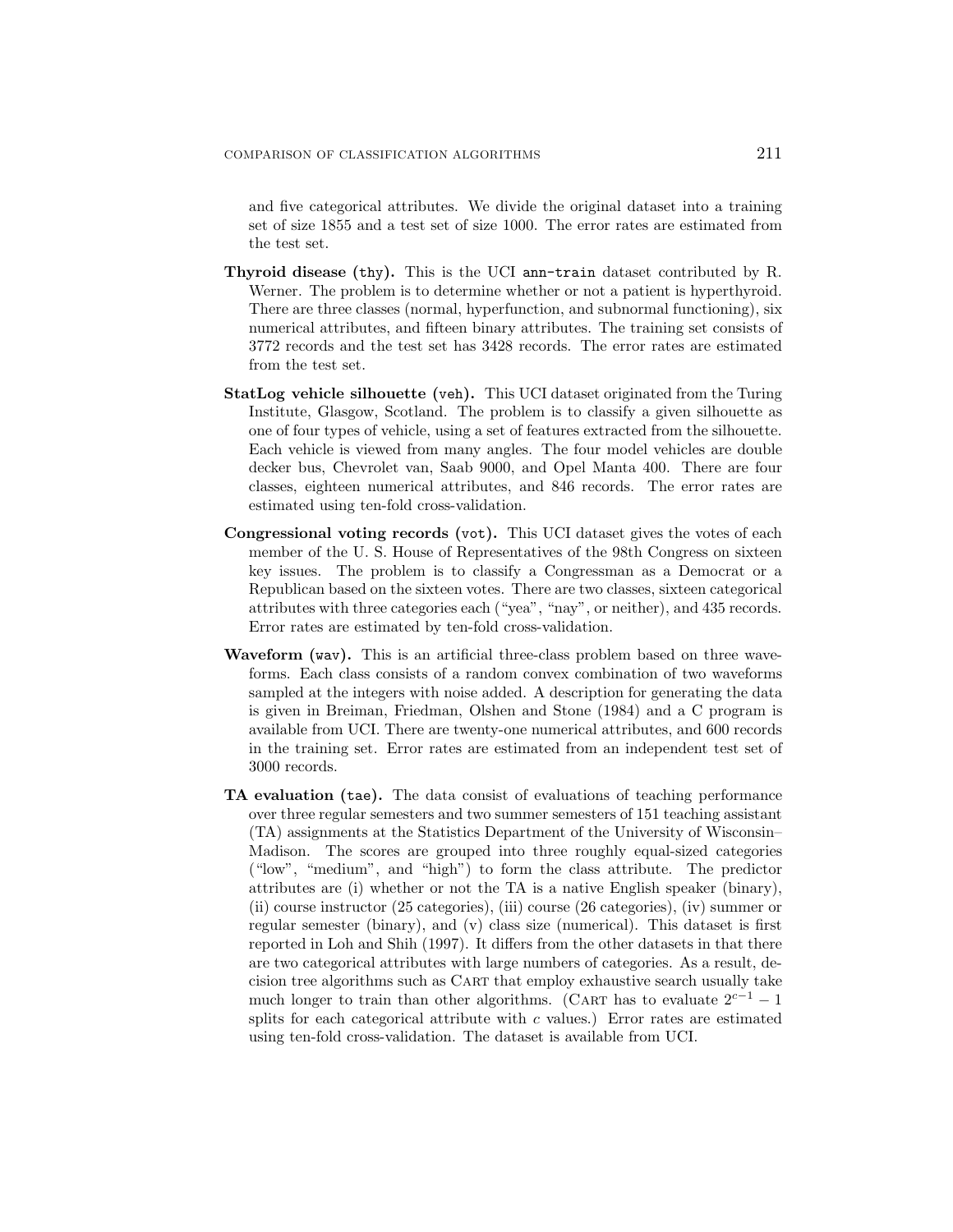A summary of the attribute features of the datasets is given in Table 1.

Table 1. Characteristics of the datasets. The last three columns give the number and type of added noise attributes for each dataset. The number of values taken by the class attribute is denoted by J. The notation "N(0,1)" denotes the standard normal distribution, "UI $(m,n)$ " a uniform distribution over the integers m through n inclusive, and " $U(0,1)$ " a uniform distribution over the unit interval. The abbreviation  $C(k)$  stands for  $UI(1,k)$ .

|                 |      |                |                |                |                | No. of original attributes |              |    |    |                | Noise attributes    |                   |
|-----------------|------|----------------|----------------|----------------|----------------|----------------------------|--------------|----|----|----------------|---------------------|-------------------|
|                 |      |                | Num.           |                |                | Categorical                |              |    |    | Tot.           | Numerical           | Categor.          |
| Set             | Size | J              |                | $\overline{2}$ | 3              | 4                          | 5            | 25 | 26 |                |                     |                   |
|                 |      |                |                |                |                |                            |              |    |    |                |                     |                   |
| bcw             | 683  | $\overline{2}$ | 9              |                |                |                            |              |    |    | 9              | $9 \text{UI}(1,10)$ |                   |
| cm <sub>c</sub> | 1473 | 3              | $\overline{2}$ | 3              |                | 4                          |              |    |    | 9              | 6 N(0,1)            |                   |
| dna             | 2000 | 3              |                |                |                | 60                         |              |    |    | 60             |                     | $20 \text{ C}(4)$ |
| hea             | 270  | $\overline{2}$ | 7              | 3              | $\overline{2}$ | $\mathbf{1}$               |              |    |    | 13             | 7 N(0,1)            |                   |
| bos             | 506  | 3              | 12             | 1              |                |                            |              |    |    | 13             | 12 N(0,1)           |                   |
| led             | 2000 | 10             |                | $\overline{7}$ |                |                            |              |    |    | $\overline{7}$ |                     | 17 C(2)           |
| bld             | 345  | $\overline{2}$ | 6              |                |                |                            |              |    |    | 6              | 9 N(0,1)            |                   |
| pid             | 532  | $\overline{2}$ | 7              |                |                |                            |              |    |    | $\overline{7}$ | 8 N(0,1)            |                   |
| sat             | 4435 | 6              | 36             |                |                |                            |              |    |    | 36             | 24 UI(20,160)       |                   |
| seg             | 2310 | $\overline{7}$ | 19             |                |                |                            |              |    |    | 19             | 9 N(0,1)            |                   |
| smo             | 1855 | 3              | 3              | 3              | $\mathbf{1}$   |                            | $\mathbf{1}$ |    |    | 8              | 7 N(0,1)            |                   |
| thy             | 3772 | 3              | 6              | 15             |                |                            |              |    |    | 21             | 4 U(0,1)            | $10 \text{ C}(2)$ |
| veh             | 846  | $\overline{4}$ | 18             |                |                |                            |              |    |    | 18             | 12 N(0,1)           |                   |
| vot             | 435  | $\overline{2}$ |                |                | 16             |                            |              |    |    | 16             |                     | $14 \text{ C}(3)$ |
| wav             | 600  | 3              | 21             |                |                |                            |              |    |    | 21             | 19 N(0,1)           |                   |
| tae             | 151  | 3              | $\mathbf{1}$   | $\overline{2}$ |                |                            |              | 1  | 1  | 5              | 5 N(0,1)            |                   |

#### **4. Experimental setup**

Some algorithms are not designed for categorical attributes. In these cases, each categorical attribute is converted into a vector of 0-1 attributes. That is, if a categorical attribute X takes k values  $\{c_1, c_2, \ldots, c_k\}$ , it is replaced by a  $(k -$ 1)-dimensional vector  $(d_1, d_2, \ldots, d_{k-1})$  such that  $d_i = 1$  if  $X = c_i$  and  $d_i = 0$ otherwise, for  $i = 1, \ldots, k-1$ . If  $X = c_k$ , the vector consists of all zeros. The affected algorithms are all the statistical and neural network algorithms as well as the tree algorithms FTL, OCU, OCL, OCM, and LMT.

In order to increase the number of datasets and to study the effect of noise attributes on each algorithm, we created sixteen new datasets by adding independent noise attributes. The numbers and types of noise attributes added are given in the right panel of Table 1. The name of each new dataset is the same as the original dataset except for the addition of a '+' symbol. For example, the bcw dataset with noise added is denoted by bcw+.

For each dataset, we use one of two different ways to estimate the error rate of an algorithm. For large datasets (size much larger than 1000 and test set of size at least 1000), we use a test set to estimate the error rate. The classifier is constructed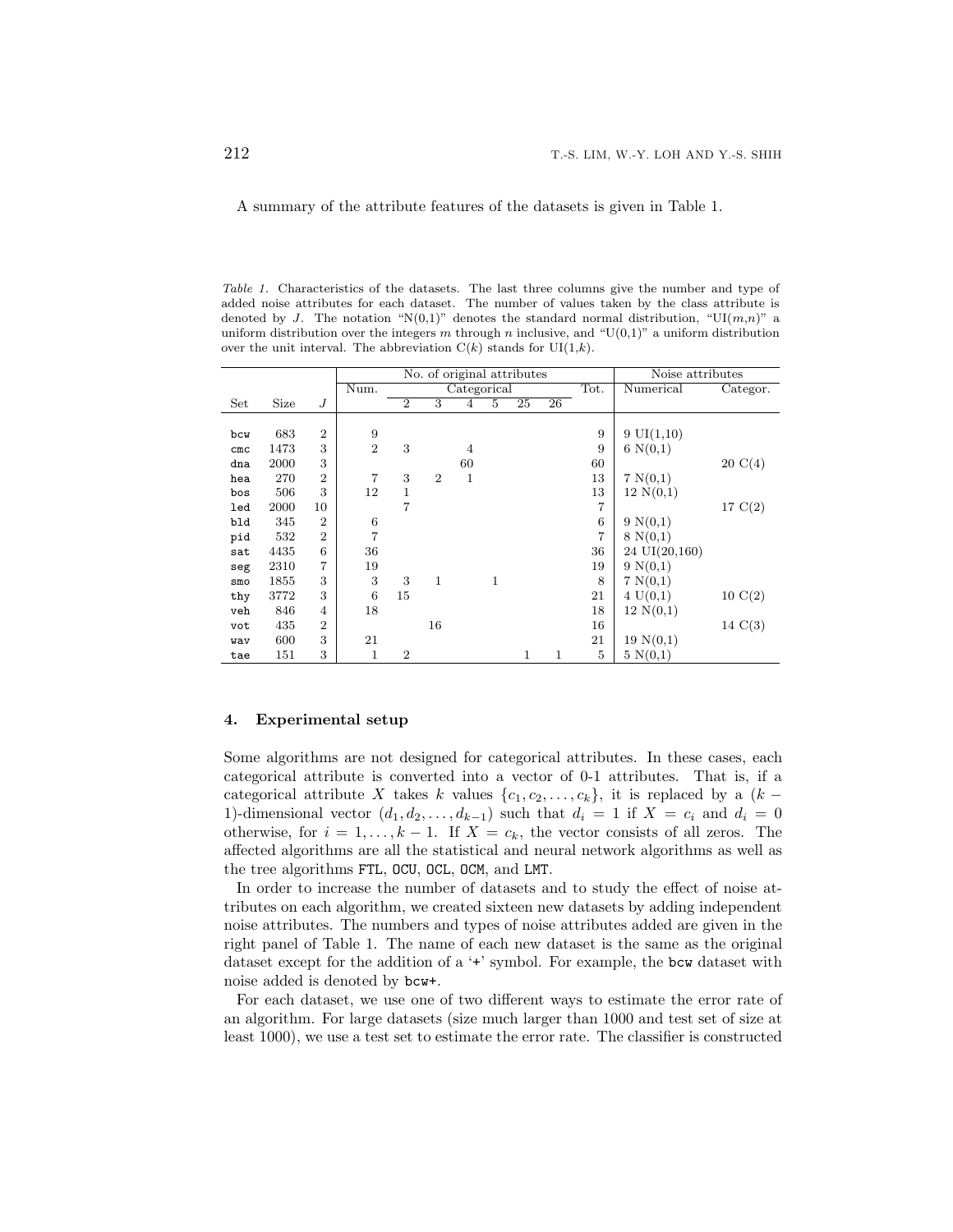using the records in the training set and then it is tested on the test set. Twelve of the thirty-two datasets are analyzed this way.

For the remaining twenty datasets, we use the following ten-fold cross-validation procedure to estimate the error rate:

- 1. The dataset is randomly divided into ten disjoint subsets, with each containing approximately the same number of records. Sampling is stratified by the class labels to ensure that the subset class proportions are roughly the same as those in the whole dataset.
- 2. For each subset, a classifier is constructed using the records not in it. The classifier is then tested on the withheld subset to obtain a cross-validation estimate of its error rate.
- 3. The ten cross-validation estimates are averaged to provide an estimate for the classifier constructed from all the data.

Because the algorithms are implemented in different programming languages and some languages are not available on all platforms, three types of Unix workstations are used in our study. The workstation type and implementation language for each algorithm are given in Table 2. The relative performance of the workstations according to Spec marks is given in Table 3. The floating point Spec marks show that a task that takes one second on a Dec 3000 would take about 1.4 and 0.8 seconds on a Sparcstation 5 (SS5) and Sparcstation 20 (SS20), respectively. Therefore, to enable comparisons, all training times are reported here in terms of Dec 3000-equivalent seconds—the training times recorded on a SS5 and a SS20 are divided by 1.4 and 0.8, respectively.

#### **5. Results**

We only report the summary results and analysis here. Fuller details, including the error rate and training time of each algorithm on each dataset, may be obtained from http://id001.wkap.nl/mach/ml-appe.htm.

#### *5.1. Exploratory analysis of error rates*

Before we present a formal statistical analysis of the results, it is helpful to study the summary in Table 4. The mean error rate for each algorithm over the datasets is given in the second row. The minimum and maximum error rates and that of the plurality rule are given for each dataset in the last three columns. Let  $p$  denote the smallest observed error rate in each row (i.e., dataset). If an algorithm has an error rate within one standard error of  $p$ , we consider it to be close to the best and indicate it by a  $\sqrt{ }$  in the table. The standard error is estimated as follows. If p is from an independent test set, let  $n$  denote the size of the test set. Otherwise, if  $p$  is a cross-validation estimate, let  $n$  denote the size of the training set. The standard error of p is estimated by the formula  $\sqrt{p(1 - p)/n}$ . The algorithm with the largest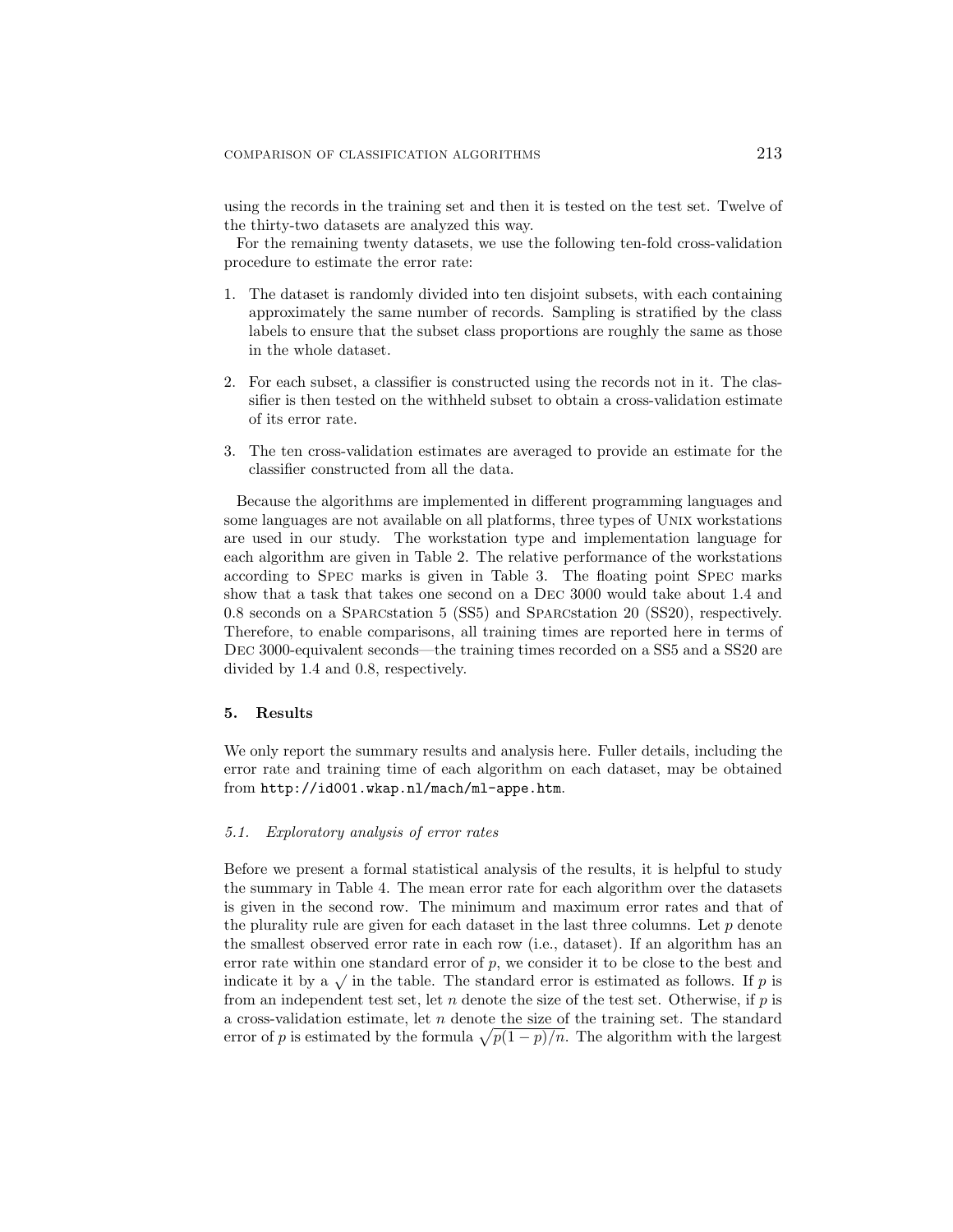| Algorithm       |                        | Platform | Algorithm       |                               | Platform  |
|-----------------|------------------------|----------|-----------------|-------------------------------|-----------|
|                 |                        |          |                 |                               |           |
|                 | Tree & Rules           |          | ST1             | S-PLUS tree, 1-SE             | Dec/S     |
| QUO             | QUEST, univar. $0$ -SE | Dec/F90  | LMT             | LMDT, linear                  | Dec/C     |
| QU1             | QUEST, univar. 1-SE    | Dec/F90  | CAL             | CAL5                          | $SS5/C++$ |
| QLO             | QUEST, linear 0-SE     | Dec/F90  | <b>T1</b>       | T1, single split              | Dec/C     |
| QL1             | QUEST, linear 1-SE     | Dec/F90  |                 |                               |           |
| FTU             | FACT, univariate       | Dec/F77  | Statistical     |                               |           |
| FTL             | FACT, linear           | Dec/F77  | LDA             | Linear discriminant anal.     | Dec/Sas   |
| C4T             | $C4.5$ trees           | Dec/C    | QDA             | Quadratic discriminant anal.  | Dec/Sas   |
| C4R             | $C4.5$ rules           | Dec/C    | NN              | Nearest-neighbor              | Dec/Sas   |
| IB              | IND bayes style        | SS5/C    | L <sub>OG</sub> | Linear logistic regression    | Dec/F90   |
| IB0             | IND bayes opt style    | SS5/C    | FM1             | FDA, degree 1                 | SS20/S    |
| IM              | IND mml style          | SS5/C    | FM <sub>2</sub> | FDA, degree 2                 | SS20/S    |
| IMO             | IND mml opt style      | SS5/C    | <b>PDA</b>      | Penalized LDA                 | SS20/S    |
| ICO             | $IND-CART, 0-SE$       | SS5/C    | MDA             | Mixture discriminant anal.    | SS20/S    |
| IC1             | $IND-CART, 1-SE$       | SS5/C    | POL             | <b>POLYCLASS</b>              | SS20/S    |
| <b>OCU</b>      | Oc1, univariate        | SS5/C    |                 |                               |           |
| OCL             | $Oc1$ , linear         | SS5/C    |                 | Neural Network                |           |
| <b>OCM</b>      | Oc1, mixed             | SS5/C    | LVQ             | Learning vector quantization  | SS20/S    |
| ST <sub>0</sub> | S-PLUS tree, 0-SE      | Dec/S    | RBF             | Radial basis function network | Dec/Sas   |

Table 2. Hardware and software platform for each algorithm. The workstations are Dec 3000 Alpha Model 300 (Dec), Sun Sparcstation 20 Model 61 (SS20), and Sun Sparcstation 5 (SS5).

Table 3. Spec benchmark summary

|                 | Workstation                                                | SPECfp92 | SPECint <sub>92</sub> | Source                                                                             |
|-----------------|------------------------------------------------------------|----------|-----------------------|------------------------------------------------------------------------------------|
| Dec             | DEC 3000 Model 300                                         | 91.5     | 66.2                  | <b>SPEC Newsletter</b>                                                             |
| <b>SS20</b>     | (150MHz)<br><b>SUN SPARCStation 20</b>                     | 102.8    | 88.9                  | Vol. 5, Issue 2, June 1993<br><b>SPEC Newsletter</b>                               |
| SS <sub>5</sub> | Model $61$ (60MHz)<br><b>SUN SPARCStation 5</b><br>(70MHz) | 47.3     | 57.0                  | Vol. 6, Issue 2, June 1994<br><b>SPEC Newsletter</b><br>Vol. 6, Issue 2, June 1994 |

error rate within a row is indicated by an X. The total numbers of  $\sqrt{ }$  and X-marks for each algorithm are given in the third and fourth rows of the table.

The following conclusions may be drawn from the table:

- 1. Algorithm POL has the lowest mean error rate. An ordering of the other algorithms in terms of mean error rate is given in the upper half of Table 5.
- 2. The algorithms can also be ranked in terms of total number of  $\sqrt{\cdot}$  and X-marks. By this criterion, the most accurate algorithm is again POL, which has fifteen  $\sqrt{\cdot}$ marks and no X-marks. Eleven algorithms have one or more X-marks. Ranked in increasing order of number of X-marks (in parentheses), they are:

 $FTL(1), OCM(1), ST1(1), FM2(1), MDA(1), FM1(2),$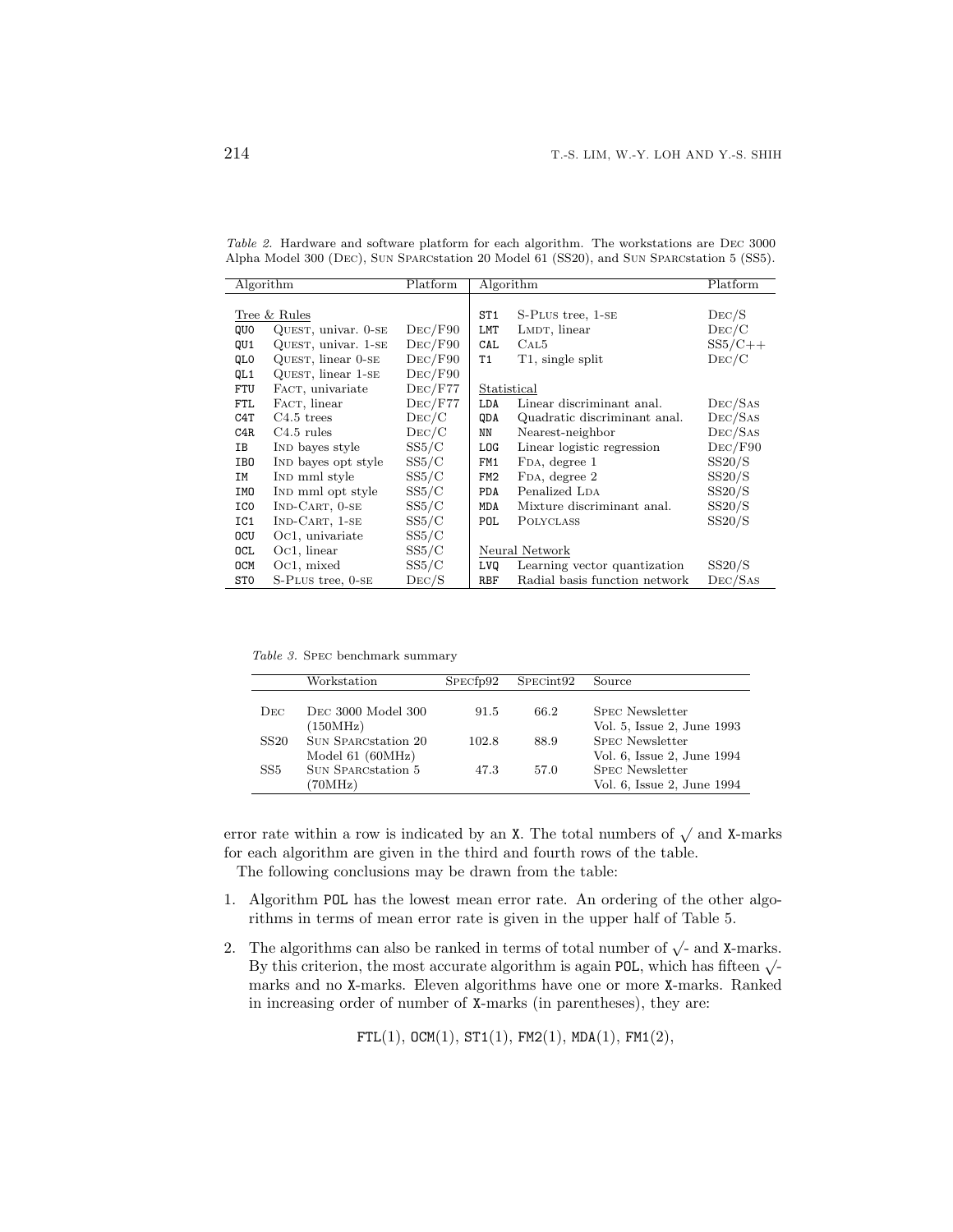|                 |                         |              |               |                |    |     |              |              | Decision trees and rules |                |                |                |              |                |                         |   |                |              |              |                |                         |                |                |                |              |                |            |                  | Statistical algorithms |              | Nets Error rates          |                             |                   |       |
|-----------------|-------------------------|--------------|---------------|----------------|----|-----|--------------|--------------|--------------------------|----------------|----------------|----------------|--------------|----------------|-------------------------|---|----------------|--------------|--------------|----------------|-------------------------|----------------|----------------|----------------|--------------|----------------|------------|------------------|------------------------|--------------|---------------------------|-----------------------------|-------------------|-------|
|                 |                         |              |               |                |    |     |              |              |                          |                |                |                |              |                |                         |   |                |              |              |                |                         |                |                |                |              | EM<br>EM       |            | PDA              | ЙŒИ                    |              | 品品                        | Min                         | Max               | Naive |
| Mean            | អ៊ី អ៊ី អ៊ី អ៊ី អ៊ី អ៊ី |              |               |                |    | 220 | 220          |              |                          |                |                |                |              |                |                         |   |                |              |              |                |                         | 8937           |                |                | .204         | .242           | 217        | .213             | $-207$                 | .195         | 269<br>257                |                             |                   |       |
| $#_1$           | 8<br>8                  | 10           | 9             | 4              | 12 |     | 8            | 3            | 8                        | $\overline{5}$ | $\,6$          | $\overline{4}$ | 5            | 9              | 4                       | 4 | 5              | 5            | 1            | $\overline{4}$ | 4                       | 10             | $\overline{4}$ | $\overline{4}$ | 13           | 1212           |            | 10               | 9                      | 15           | $\overline{4}$<br>8       |                             |                   |       |
| #X              | $\overline{0}$<br>0     | $\mathbf{0}$ | $\theta$      | $\overline{0}$ | 1  | 0   | $\mathbf{0}$ | $\mathbf{0}$ | $\overline{0}$           | $\mathbf{0}$   | $\overline{0}$ | $\mathbf{0}$   | $\mathbf{0}$ | $\overline{0}$ | 3                       | 1 | $\overline{0}$ | $\mathbf{1}$ | $\mathbf{0}$ | 011            |                         | $\overline{0}$ | 3              | $\overline{4}$ | $\mathbf{0}$ | $\overline{2}$ | 1          | $\boldsymbol{0}$ | 1                      | $\mathbf{0}$ | 40                        |                             |                   |       |
| bcw             |                         |              | $\mathbf \nu$ |                |    |     |              |              |                          |                |                |                |              |                | $\overline{\mathbf{x}}$ |   |                |              |              |                |                         |                |                |                |              |                |            |                  |                        |              | $\sqrt{ }$                | .03 .09                     |                   | .35   |
| bcw+            |                         |              |               |                |    |     |              |              |                          |                |                |                |              |                |                         |   |                |              |              |                | Χ                       |                |                |                |              |                |            |                  |                        |              |                           | .03 .08                     |                   |       |
| cm <sub>c</sub> |                         |              |               |                |    |     |              |              |                          |                |                |                |              |                |                         |   |                |              |              |                |                         |                |                |                |              |                |            |                  |                        |              |                           | .43                         | .60               | .57   |
| $cmc+$          |                         |              |               |                |    |     |              |              |                          |                |                |                |              |                |                         |   |                |              |              |                |                         |                |                | Χ              |              |                |            |                  |                        |              |                           | .43 .58                     |                   |       |
| dna             |                         |              |               |                |    |     |              |              |                          |                |                |                |              |                |                         |   |                |              |              |                | Χ                       |                |                |                |              |                |            |                  |                        |              |                           | .05                         | .38               | .49   |
| dna+            |                         |              |               |                |    |     |              |              |                          |                |                |                |              |                |                         |   |                |              |              |                | X                       |                |                |                |              |                |            |                  |                        |              |                           | .04 .38                     |                   |       |
| hea             |                         |              |               |                |    |     |              |              |                          |                |                |                |              |                |                         |   |                |              |              |                |                         |                |                |                |              |                |            |                  |                        |              | Х                         | .14                         | .34               | .44   |
| hea+            |                         |              |               |                |    |     |              |              |                          |                |                |                |              |                |                         |   |                |              |              |                |                         |                |                |                |              |                |            |                  |                        |              | X                         | .15 .31                     |                   |       |
| bos             |                         |              |               |                |    |     |              |              |                          |                |                |                |              |                |                         |   |                |              |              |                |                         |                |                |                |              |                |            |                  |                        |              | $\overline{X}$ $\sqrt{X}$ |                             | .22 .31 .66       |       |
| bos+            |                         |              |               |                |    |     |              |              |                          |                |                |                |              |                |                         |   |                |              |              |                |                         |                |                |                |              |                |            |                  |                        |              |                           | .23 .42                     |                   |       |
| led             |                         |              |               |                |    |     |              |              |                          |                |                |                |              |                |                         |   |                |              |              |                | $\overline{\mathbf{X}}$ |                |                |                |              |                |            |                  |                        |              |                           | .27                         | .82.89            |       |
| led+            |                         |              |               |                |    |     |              |              |                          |                |                |                |              |                |                         |   |                |              |              |                | Χ                       |                |                |                |              |                |            |                  |                        |              |                           | .27.81                      |                   |       |
| bld             |                         |              |               |                |    |     |              |              |                          |                |                |                |              |                |                         |   |                |              |              |                | $\overline{\mathbf{X}}$ |                |                |                |              |                |            |                  |                        |              |                           | .28                         | $.43$ $.42$       |       |
| bld+            |                         |              |               |                |    |     |              |              |                          |                |                |                |              |                |                         |   |                |              |              |                | Χ                       |                |                |                |              |                |            |                  |                        |              |                           | .29 .44                     |                   |       |
| pid             |                         |              |               |                |    |     |              |              |                          |                |                |                |              |                | Χ                       |   |                |              |              |                |                         |                |                |                |              |                |            |                  |                        |              | $\sqrt{ }$                |                             | $.22$ $.31$ $.33$ |       |
| pid+            |                         |              | $\mathbf{v}$  |                |    |     |              |              |                          |                |                |                |              |                | χ                       |   |                |              |              |                |                         |                |                |                |              |                | $\sqrt{ }$ | $\sqrt{}$        | $\sqrt{}$              |              |                           | .22 .32                     |                   |       |
| sat             |                         |              |               |                |    |     |              |              |                          |                |                |                |              |                |                         |   |                |              |              |                | $\overline{\mathbf{x}}$ |                |                |                |              |                |            |                  |                        |              |                           | .10                         | .40               | .77   |
| sat+            |                         |              |               |                |    |     |              |              |                          |                |                |                |              |                |                         |   |                |              |              |                |                         |                |                |                |              |                |            |                  |                        |              | X                         | .12 .41                     |                   |       |
| seg             |                         |              |               |                |    |     |              |              |                          |                |                |                |              |                |                         |   |                |              |              |                |                         |                |                |                |              | X              |            |                  |                        |              |                           |                             | .02.52.86         |       |
| seg+            |                         |              |               |                |    |     |              |              |                          |                |                |                |              |                |                         |   |                |              |              |                |                         |                |                |                |              | χ              |            |                  |                        |              |                           | .03 .57                     |                   |       |
| smo             |                         |              |               |                |    |     |              |              |                          |                |                |                |              |                |                         |   |                |              |              |                |                         |                | Χ              |                |              |                |            |                  |                        |              | $\sqrt{2}$                | $\overline{.30}$<br>.31 .45 | .45               | .31   |
| $smo+$          |                         |              |               |                |    |     |              |              |                          |                |                |                |              |                |                         |   |                |              |              |                |                         |                | X              | χ              |              |                |            |                  |                        |              |                           | .01 .89                     |                   | .07   |
| thy             |                         |              |               |                |    |     |              |              |                          |                |                |                |              |                |                         |   |                |              |              |                |                         |                | χ              |                |              |                |            |                  |                        |              |                           | .01.88                      |                   |       |
| thy+<br>veh     |                         |              |               |                |    |     |              |              |                          |                |                |                |              |                |                         |   |                |              |              |                | χ                       |                |                |                |              |                |            |                  |                        |              |                           | .15.49                      |                   | .74   |
| veh+            |                         |              |               |                |    |     |              |              |                          |                |                |                |              |                |                         |   |                |              |              |                | χ                       |                |                |                |              |                |            |                  |                        |              |                           | .16 .49                     |                   |       |
| vot             |                         |              |               |                |    |     |              |              |                          |                |                |                |              |                |                         |   |                |              |              |                |                         |                |                |                |              |                |            |                  | $\overline{X}$         |              |                           |                             | $.04$ $.06$ $.39$ |       |
| vot+            |                         |              |               |                |    |     |              |              |                          |                |                |                |              |                |                         | X |                |              |              |                |                         |                |                |                |              |                |            |                  |                        |              | $\mathbf \tilde$          | .04 .07                     |                   |       |
| wav             |                         |              |               |                |    |     |              |              |                          |                |                |                |              |                |                         |   |                |              |              |                |                         |                |                |                |              |                |            |                  |                        |              | <sup>1</sup>              |                             | .15 .48 .67       |       |
| wav+            |                         |              |               |                |    |     |              |              |                          |                |                |                |              |                |                         |   |                |              |              |                |                         |                |                | X              |              |                |            |                  |                        |              |                           | .16 .45                     |                   |       |
| tae             |                         |              |               |                | X  |     |              |              |                          |                |                |                |              |                |                         |   |                |              |              |                |                         |                |                |                |              |                |            |                  |                        |              |                           | .33.69                      |                   | .66   |
| tae+            |                         |              |               |                |    |     |              |              |                          |                |                |                |              |                |                         |   |                | X            |              |                |                         |                |                |                |              |                |            |                  |                        |              |                           | .45 .70                     |                   |       |

Table 4. Minimum, maximum, and 'naive' plurality rule error rates for each dataset. A '√'-mark indicates that the algorithm has an error rate within one standard error of the minimum for the dataset. A 'X'-mark indicates that the algorithm has the worst error rate for the dataset. The mean error rate for each algorithm is given in the second row.

 $OCL(3), QDA(3), NN(4), LVQ(4), T1(11).$ 

Excluding these, the remaining algorithms rank in order of decreasing number of  $\sqrt{\ }$ -marks (in parentheses) as:

POL(15), LOG(13), QLO(10), LDA(10), PDA(10), QL1(9), OCU(9), (1)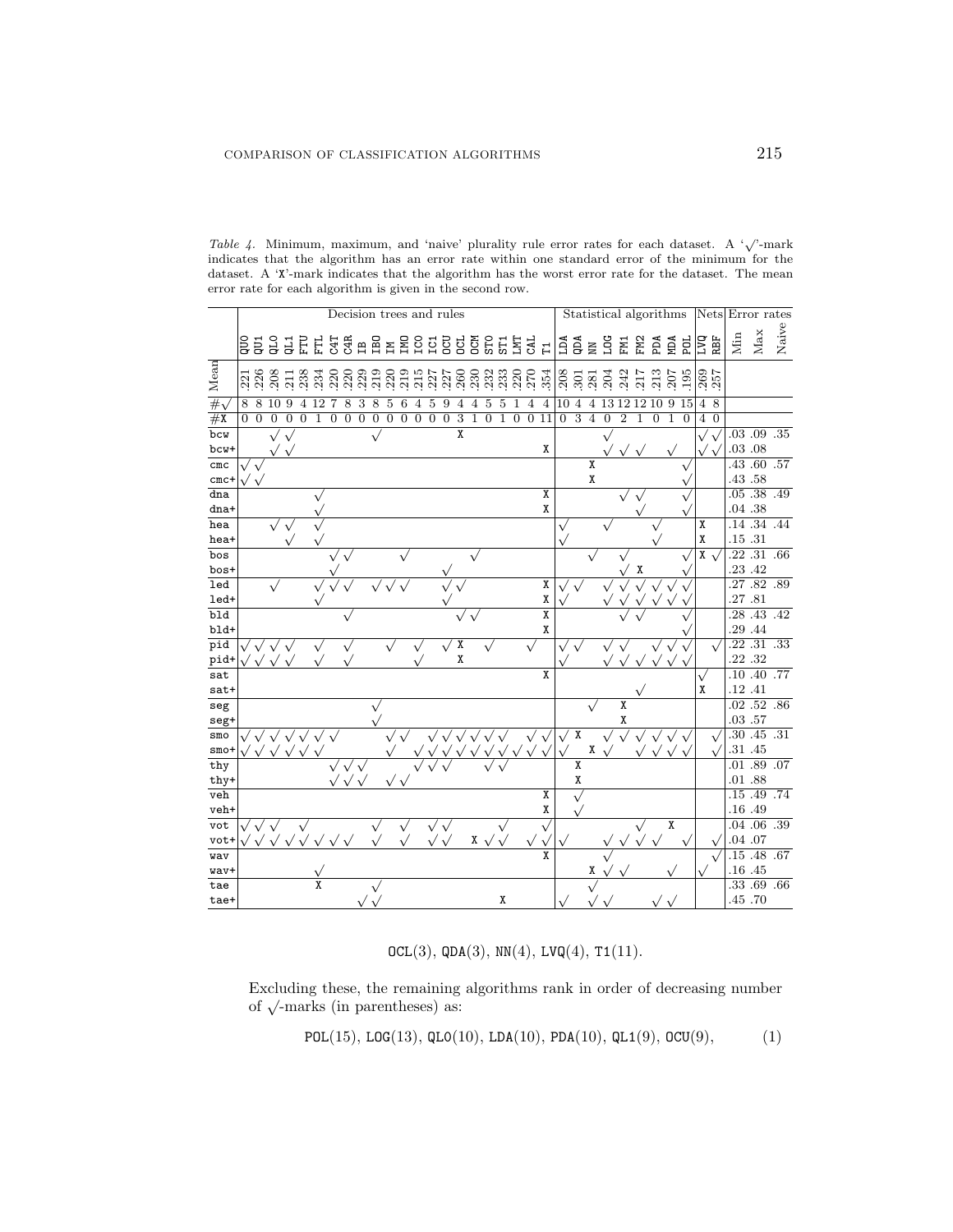| Mean  | <b>POL</b>      | <b>LOG</b>      | MDA             | QLO             | LDA  | QL1        | <b>PDA</b> | ICO        | FM <sub>2</sub> | IB0             | IM <sub>0</sub> |
|-------|-----------------|-----------------|-----------------|-----------------|------|------------|------------|------------|-----------------|-----------------|-----------------|
| error | .195            | .204            | .207            | .208            | .208 | .211       | .213       | .215       | .217            | .219            | .219            |
| rate  | C4R             | LMT             | IΜ              | C4T             | QUO  | QU1        | <b>OCU</b> | IC1        | IΒ              | <b>OCM</b>      | ST <sub>0</sub> |
|       | .220            | .220            | .220            | .220            | .221 | .226       | .227       | .227       | .229            | .230            | .232            |
|       | ST <sub>1</sub> | FTL             | FTU             | FM1             | RBF  | <b>OCL</b> | LV0        | CAL        | ΝN              | QDA             | T1              |
|       | .233            | .234            | .238            | .242            | .257 | .260       | .269       | .270       | .281            | .301            | .354            |
| Mean  | POL             | <b>LOG</b>      | FM1             | FM <sub>2</sub> | QLO  | LDA        | QUO        | C4R        | IMO             | MDA             | PDA             |
| rank  | 8.3             | 12.1            | 12.2            | 12.2            | 12.6 | 13.7       | 13.9       | 14.0       | 14.0            | 14.3            | 14.5            |
| οf    | C4T             | IB <sub>0</sub> | QL <sub>1</sub> | IC <sub>0</sub> | ΙM   | FTL        | <b>OCU</b> | QU1        | IC1             | ST <sub>0</sub> | ST <sub>1</sub> |
| error | 14.5            | 14.7            | 14.8            | 14.9            | 14.9 | 15.4       | 16.6       | 16.7       | 16.8            | 17.0            | 17.6            |
| rate  | LMT             | <b>OCM</b>      | IΒ              | RBF             | FTU  | <b>QDA</b> | LV0        | <b>OCL</b> | CAL             | ΝN              | T1              |
|       | 18.5            | 18.9            | 19.0            | 19.1            | 20.7 | 22.8       | 24.0       | 24.3       | 25.1            | 25.5            | 27.5            |

Table 5. Ordering of algorithms by mean error rate and mean rank of error rate

 $QU0(8)$ ,  $QU1(8)$ ,  $C4R(8)$ ,  $IB0(8)$ ,  $RBF(8)$ ,  $C4T(7)$ ,  $IM0(6)$ ,  $IM(5)$ ,  $IC1(5)$ ,  $ST0(5)$ ,  $FTU(4)$ ,  $ICO(4)$ ,  $CAL(4)$ ,  $IB(3)$ ,  $LMT(1)$ .

The top four algorithms in (1) also rank among the top five in the upper half of Table 5.

- 3. The last three columns of the table show that a few algorithms are sometimes less accurate than the plurality rule. They are NN (at cmc, cmc+, smo+), T1 (bld, bld+), QDA (smo, thy, thy+), FTL (tae), and ST1 (tae+).
- 4. The easiest datasets to classify are bcw, bcw+, vot, and vot+; the error rates all lie between 0.03 and 0.09.
- 5. The most difficult to classify are cmc, cmc+, and tae+, with minimum error rates greater than 0.4.
- 6. Two other difficult datasets are smo and smo+. In the case of smo, only T1 has a (marginally) lower error rate than that of the plurality rule. No algorithm has a lower error rate than the plurality rule for smo+.
- 7. The datasets with the largest range of error rates are thy and thy+, where the rates range from 0.005 to 0.890. However, the maximum of 0.890 is due to QDA. If QDA is ignored, the maximum error rate drops to 0.096.
- 8. There are six datasets with only one  $\sqrt{\ }$ -mark each. They are bld+ (POL), sat (LVQ), sat+ (FM2), seg+ (IBO), veh and veh+ (QDA both times).
- 9. Overall, the addition of noise attributes does not appear to increase significantly the error rates of the algorithms.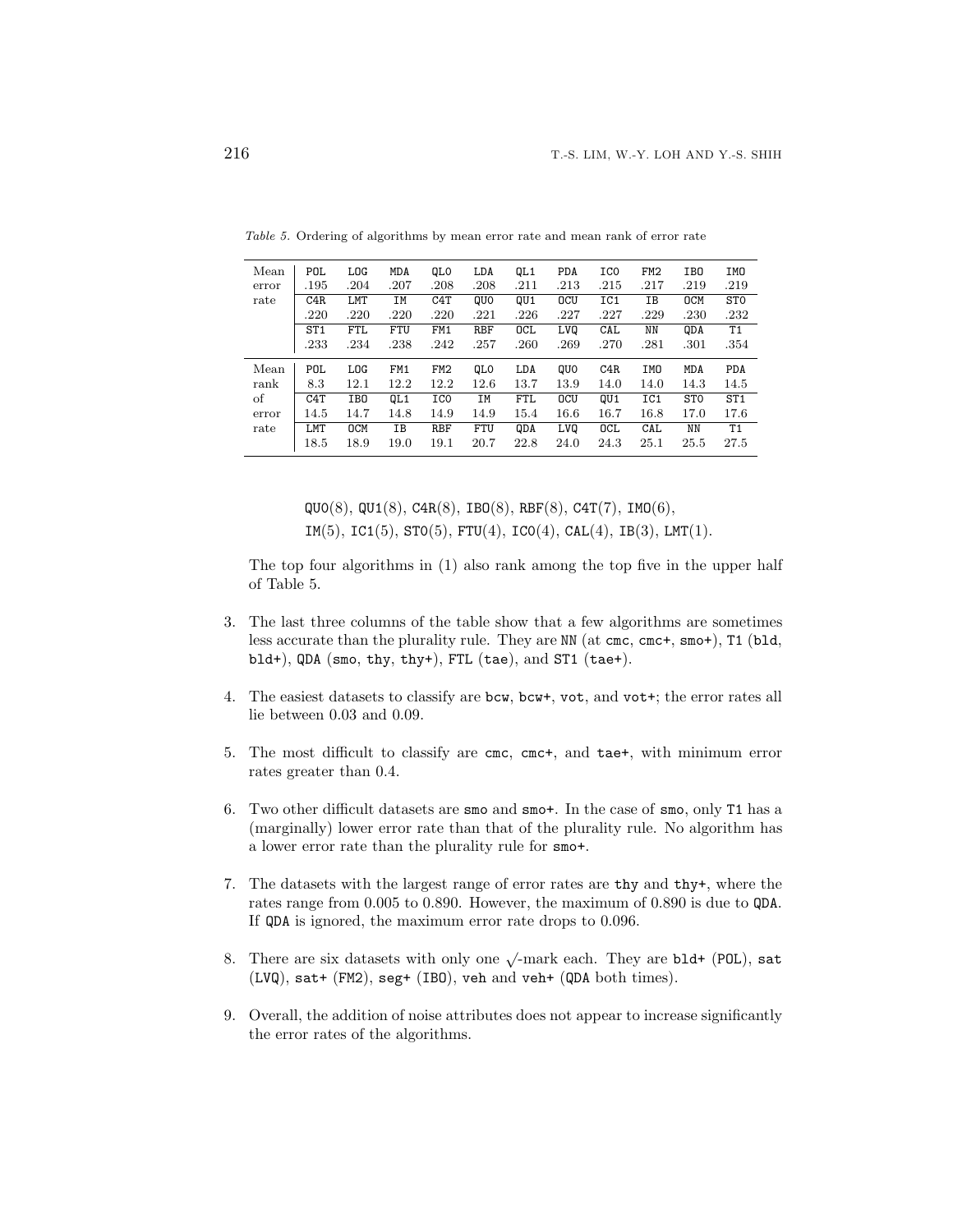#### *5.2. Statistical significance of error rates*

*5.2.1. Analysis of variance* A statistical procedure called mixed effects analysis of variance can be used to test the simultaneous statistical significance of differences between mean error rates of the algorithms, while controlling for differences between datasets [39]. Although it makes the assumption that the effects of the datasets act like a random sample from a normal distribution, it is quite robust against violation of the assumption. For our data, the procedure gives a significance probability less than  $10^{-4}$ . Hence the null hypothesis that all the algorithms have the same mean error rate is strongly rejected.

Simultaneous confidence intervals for differences between mean error rates can be obtained using the Tukey method [35]. According to this procedure, a difference between the mean error rates of two algorithms is statistically significant at the 10% level if they differ by more than 0.058.

To visualize this result, Figure 1(a) plots the mean error rate of each algorithm versus its median training time in seconds. The solid vertical line in the plot is 0.058 units to the right of the mean error rate for POL. Therefore any algorithm lying to the left of the line has a mean error rate that is not statistically significantly different from that of POL.

The algorithms are seen to form four clusters with respect to training time. These clusters are roughly delineated by the three horizontal dotted lines which correspond to training times of one minute, ten minutes, and one hour. Figure 1(b) shows a magnified plot of the eighteen algorithms with median training times less than ten minutes and mean error rate not statistically significantly different from POL.

*5.2.2. Analysis of ranks* To avoid the normality assumption, we can instead analyze the ranks of the algorithms within datasets. That is, for each dataset, the algorithm with the lowest error rate is assigned rank one, the second lowest rank two, etc., with average ranks assigned in the case of ties. The lower half of Table 5 gives an ordering of the algorithms in terms of mean rank of error rates. Again POL is first and T1 last. Note, however, that the mean rank of POL is 8.3. This shows that it is far from being uniformly most accurate across datasets.

Comparing the two methods of ordering in Table 5, it is seen that POL, LOG, QL0, and LDA are the only algorithms with consistently good performance. Three algorithms that perform well by one criterion but not the other are MDA, FM1, and FM2. In the case of MDA, its low mean error rate is due to its excellent performance in four datasets (veh, veh+, wav, and wav+) where many other algorithms do poorly. These domains concern shape identification and the datasets contain only numerical attributes. MDA is generally unspectacular in the rest of the datasets and this is the reason for its tenth place ranking in terms of mean rank.

The situation for FM1 and FM2 is quite different. As its low mean rank indicates, FM1 is usually a good performer. However, it fails miserably in the seg and seg+ datasets, reporting error rates of more than fifty percent when most of the other algorithms have error rates less than ten percent. Thus FM1 seems to be less robust than the other algorithms. FM2 also appears to lack robustness, although to a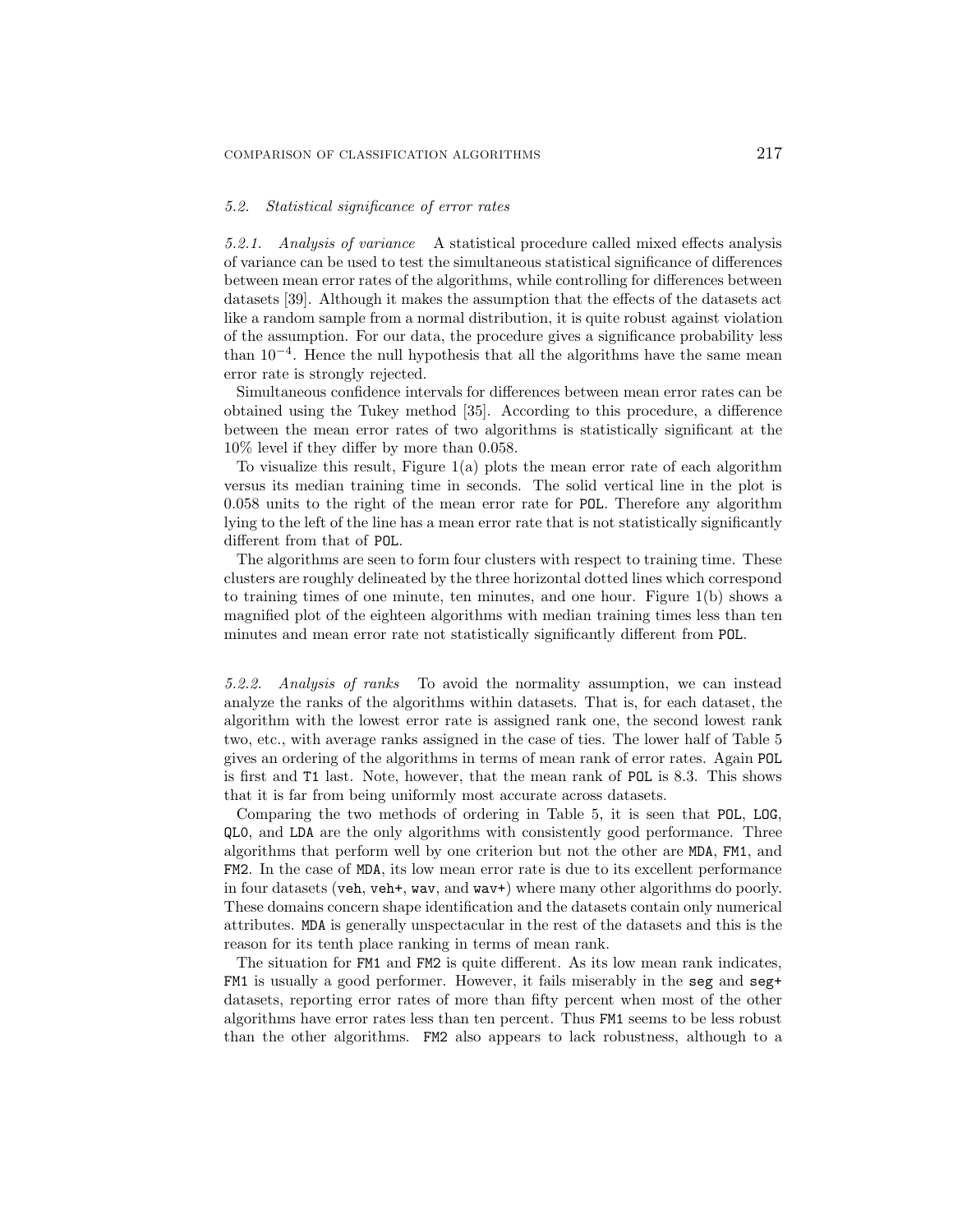

# (a) All thirty-three methods

(b) Less than 10min., accuracy not sig. different from POL



Figure 1. Plots of median training time versus mean error rate. The vertical axis is in log-scale. The solid vertical line in plot (a) divides the algorithms into two groups: the mean error rates of the algorithms in the left group do not differ significantly (at the 10% simultaneous significance level) from that of POL, which has the minimum mean error rate. Plot (b) shows the algorithms that are not statistically significantly different from POL in terms of mean error rate and that have median training time less than ten minutes.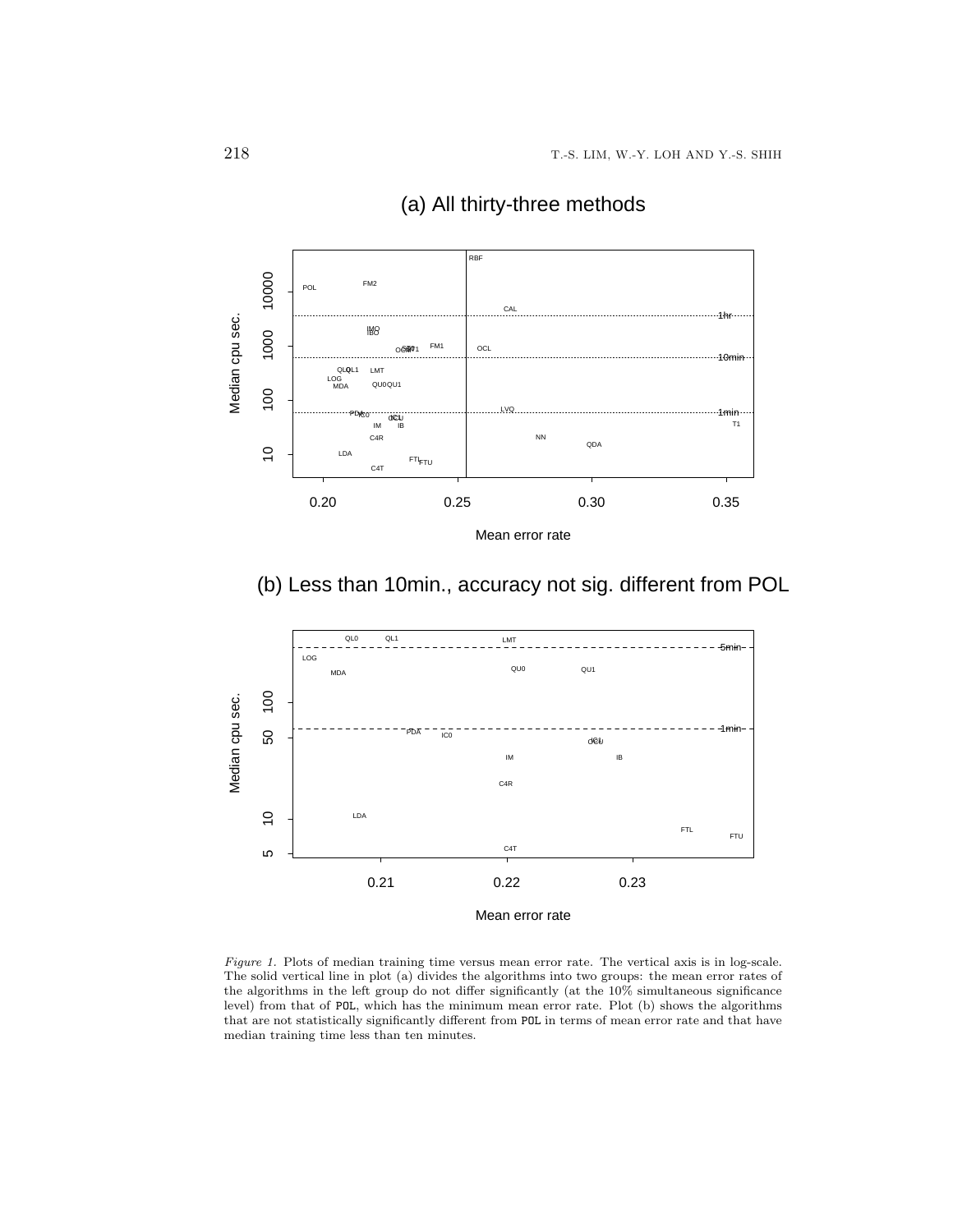lesser extent. Its worst performance is in the bos+ dataset, where it has an error rate of forty-two percent, compared to less than thirty-five percent for the other algorithms. The number of X-marks against an algorithm in Table 4 is a good predictor of erratic if not poor performance. MDA, FM1, and FM2 all have at least one X-mark.

The Friedman (1937) test is a standard procedure for testing statistical significance in differences of mean ranks. For our experiment, it gives a significance probability less than 10−<sup>4</sup>. Therefore the null hypothesis that the algorithms are equally accurate on average is again rejected. Further, a difference in mean ranks greater than 8.7 is statistically significant at the 10% level [24]. Thus POL is not statistically significantly different from the twenty other algorithms that have mean rank less than or equal to 17.0. Figure  $2(a)$  shows a plot of median training time versus mean rank. Those algorithms that lie to the left of the vertical line are not statistically significantly different from POL. A magnified plot of the subset of algorithms that are not significantly different from POL and that have median training time less than ten minutes is given in Figure 2(b).

The algorithms that differ statistically significantly from POL in terms of mean error rate form a subset of those that differ from POL in terms of mean ranks. Thus the rank test appears to be more powerful than the analysis of variance test for this experiment. The fifteen algorithms in Figure 2(b) may be recommended for use in applications where good accuracy and short training time are desired.

#### *5.3. Training time*

Table 6 gives the median Dec 3000-equivalent training time for each algorithm and the relative training time within datasets. Owing to the large range of training times, only the order relative to the fastest algorithm for each dataset is reported. The fastest algorithm is indicated by a '0'. An algorithm that is between  $10^{x-1}$  to  $10<sup>x</sup>$  times as slow is indicated by the value of x. For example, in the case of the dna+ dataset, the fastest algorithms are C4T and T1, each requiring two seconds. The slowest algorithm is FM2, which takes more than three million seconds (almost forty days) and hence is between  $10^6$  to  $10^7$  times as slow. The last two columns of the table give the fastest and slowest times for each dataset.

Table 7 gives an ordering of the algorithms from fastest to slowest according to median training time. Overall, the fastest algorithm is C4T, followed closely by FTU, FTL, and LDA. There are two reasons for the superior speed of C4T compared to the other decision tree algorithms. First, it splits each categorical attribute into as many subnodes as the number of categories. Therefore it wastes no time in forming subsets of categories. Second, its pruning method does not require cross-validation, which can increase training time several fold.

The classical statistical algorithms QDA and NN are also quite fast. As expected, decision tree algorithms that employ univariate splits are faster than those that use linear combination splits. The slowest algorithms are POL, FM2, and RBF; two are spline-based and one is a neural network.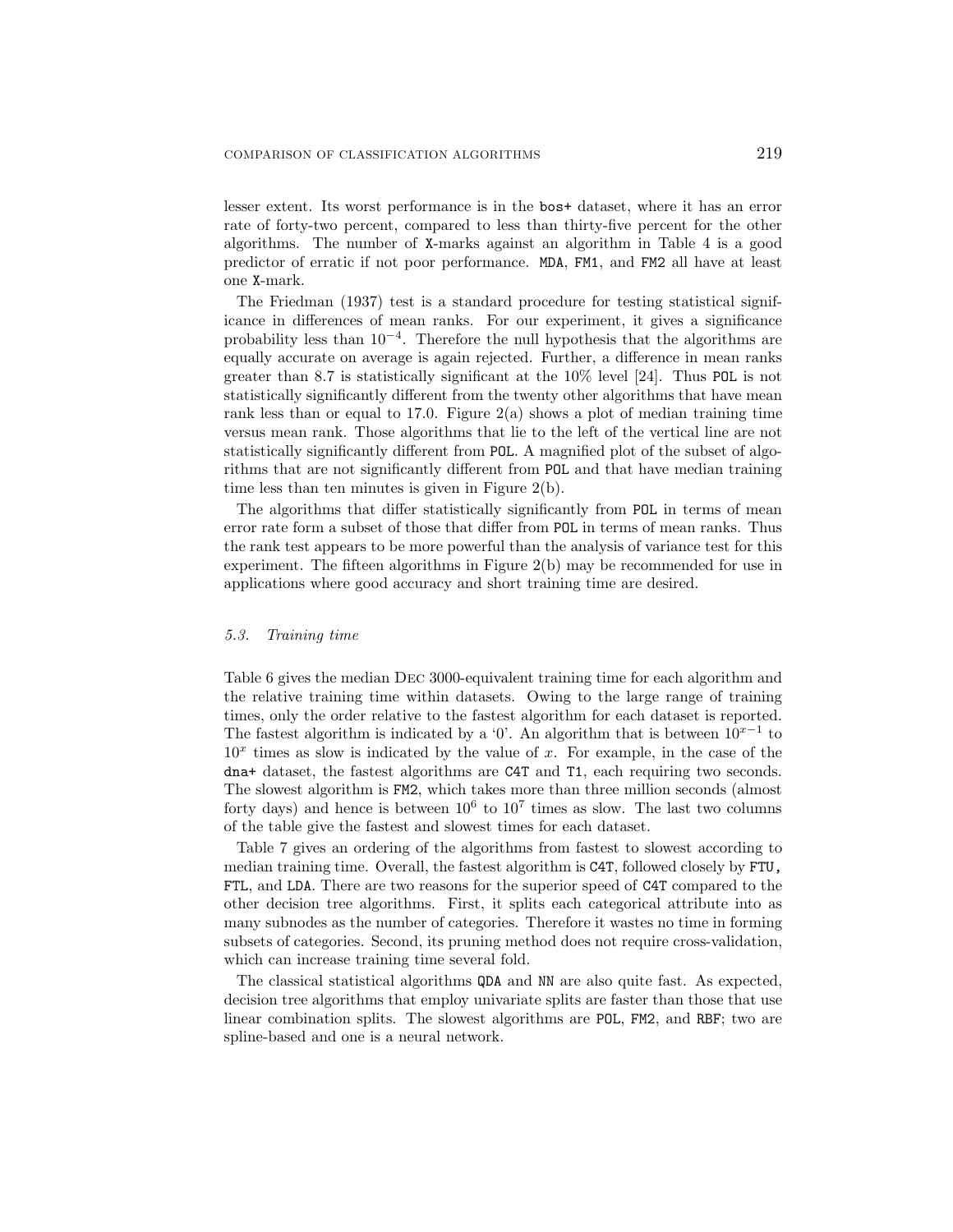

# (a) All thirty-three methods

(b) Less than 10min., accuracy not sig. different from POL



Figure 2. Plots of median training time versus mean rank of error rates. The vertical axis is in log-scale. The solid vertical line in plot (a) divides the algorithms into two groups: the mean ranks of the algorithms in the left group do not differ significantly (at the 10% simultaneous significance level) from that of POL. Plot (b) shows the algorithms that are not statistically significantly different from POL in terms of mean rank and that have median training time less than ten minutes.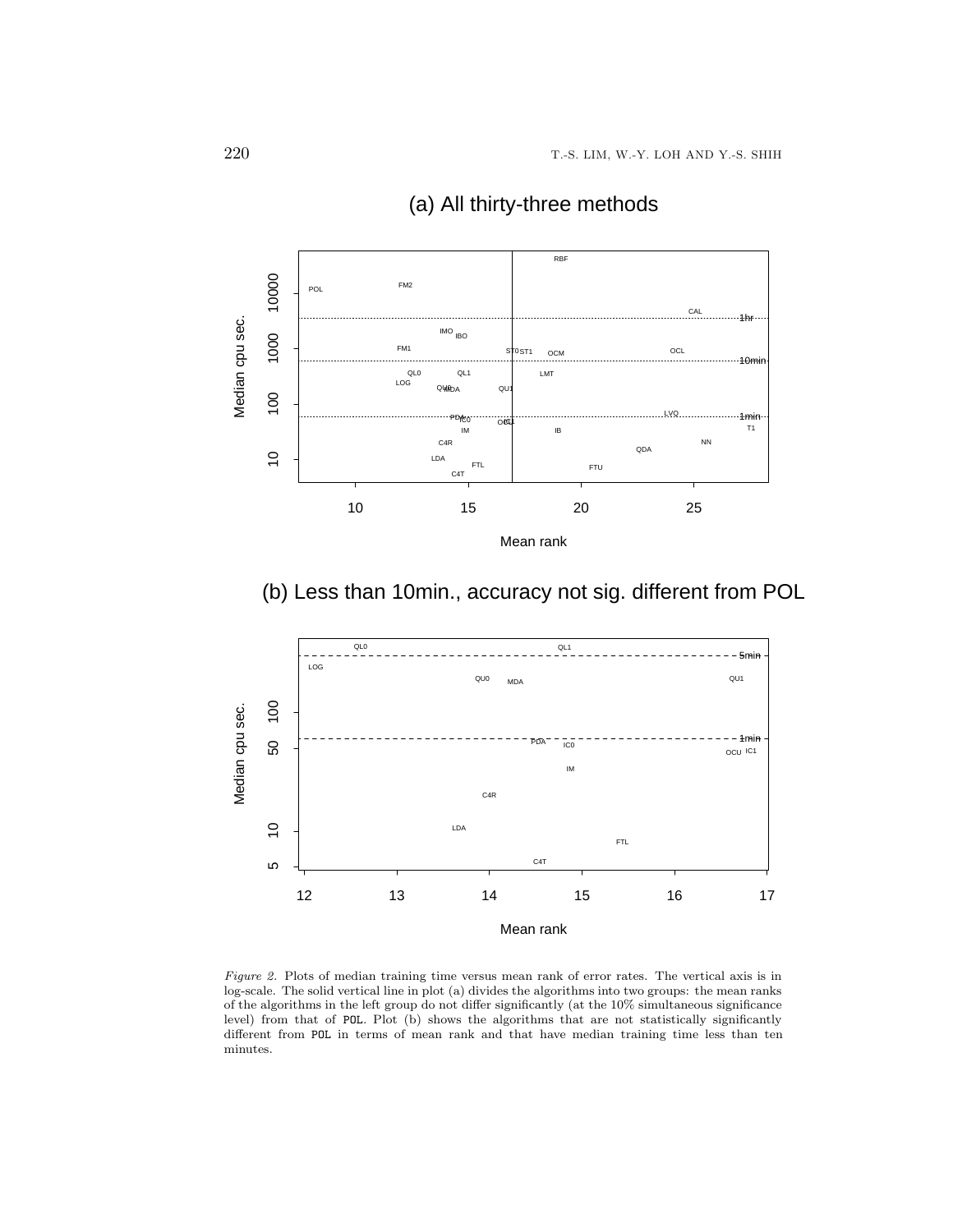Table 6. Dec 3000-equivalent training times and relative times of the algorithms. The second and third rows give the median training time and rank for each algorithm. An entry of 'x' in the each of the subsequent rows indicates that an algorithm is between  $10^{x-1}-10^{x}$  times slower than the fastest algorithm for the dataset. The fastest algorithm is denoted by an entry of '0'. The minimum and maximum training times are given in the last two columns. 's', 'm', 'h', 'd' denote seconds, minutes, hours, and days, respectively.

|             |                                    |                       |                |                |                                                                                                          |   |   | Decision trees and rules |               |     |              |                |                |            |                         |                         |                                   |                 |                |              |                                      |                 |     |                      |            |                 |                  |                |                |                |                                                                                                                                                                                                                                                                                                                                                                                                                                                               | Statistical algorithms Nets                                |     | CPU time          |
|-------------|------------------------------------|-----------------------|----------------|----------------|----------------------------------------------------------------------------------------------------------|---|---|--------------------------|---------------|-----|--------------|----------------|----------------|------------|-------------------------|-------------------------|-----------------------------------|-----------------|----------------|--------------|--------------------------------------|-----------------|-----|----------------------|------------|-----------------|------------------|----------------|----------------|----------------|---------------------------------------------------------------------------------------------------------------------------------------------------------------------------------------------------------------------------------------------------------------------------------------------------------------------------------------------------------------------------------------------------------------------------------------------------------------|------------------------------------------------------------|-----|-------------------|
|             | gno                                | Ę                     | ΟLΩ            | $\overline{a}$ | FTU                                                                                                      | Ë |   | <b>C4T</b><br>C4R        | m<br>En       | ГM  | <b>LWD</b>   |                | ICO<br>ICI     | <b>CCU</b> | <b>DOL</b>              | DCM                     | <b>STO</b>                        | ST <sub>1</sub> | LMT            | CAL          | $\overline{\phantom{0}}$<br>$\vdash$ | AC <sub>1</sub> | Фqb | $\mathbb N\mathbb N$ | <b>LOG</b> | FM <sub>1</sub> | FM <sub>2</sub>  |                |                |                | $\begin{array}{c}\n\text{A} \\ \text{B} \\ \text{C} \\ \text{D} \\ \text{D} \\ \text{E} \\ \text{E} \\ \text{E} \\ \text{E} \\ \text{E} \\ \text{E} \\ \text{E} \\ \text{E} \\ \text{E} \\ \text{E} \\ \text{E} \\ \text{E} \\ \text{E} \\ \text{E} \\ \text{E} \\ \text{E} \\ \text{E} \\ \text{E} \\ \text{E} \\ \text{E} \\ \text{E} \\ \text{E} \\ \text{E} \\ \text{E} \\ \text{E} \\ \text{E} \\ \text{E} \\ \text{E} \\ \text{E} \\ \text{E} \\ \text$ |                                                            | Min | Max               |
| $\rm{Time}$ | Ξ<br>$\mathbf{\Omega}$<br>$\infty$ | Ξ<br>$3.\overline{2}$ | Ξ<br>5.9       | Ξ<br>5.9       | $\mathbb{S}^1$                                                                                           |   |   | 8583                     | Ξ<br>LO<br>27 | 34s | Ħ<br>ာ<br>33 | $52\mathrm{s}$ | $47s$          | 46s        | £6<br>$\overline{14}$ . | $E_1$<br>$\frac{3}{13}$ | $\overline{1}$<br>$\frac{15}{11}$ | 14.4m           | 5.7m           | 3h           | 36s                                  | 10s             | 15s | 20s                  | 4m         | 15.6m           | 3.8 <sub>h</sub> | 56s            | 3m             | ᅺ<br>3.2       | Ξ<br>$\overline{\phantom{a}}$                                                                                                                                                                                                                                                                                                                                                                                                                                 | 3h<br>$\overline{\phantom{0}}$<br>$\overline{\phantom{0}}$ | ρŚ, | 3h<br>$\Box$      |
| Rank        |                                    | នគងន                  |                |                | $\overline{a}$ $\overline{a}$ $\overline{b}$ $\overline{c}$ $\overline{a}$ $\overline{b}$ $\overline{a}$ |   |   |                          |               |     |              |                |                |            |                         | and daaaaa              |                                   |                 |                | $\mathbb{S}$ | $\Xi$                                |                 | 405 |                      |            | 22              |                  | 궄              | $\frac{6}{1}$  | $\overline{3}$ | 10 က<br>⊣ ന                                                                                                                                                                                                                                                                                                                                                                                                                                                   |                                                            |     |                   |
| $bcw+$      | $\overline{2}$                     | $\overline{2}$        | $\overline{2}$ | $\overline{2}$ |                                                                                                          |   | 0 |                          | 3             |     | 3            | $\overline{2}$ | $\overline{2}$ |            | 3                       | 3                       | 3                                 | 3               | $\overline{2}$ | 3            |                                      |                 |     |                      | 2          | 3               | 3                | $\overline{2}$ | $\overline{2}$ | 4              | $\overline{2}$                                                                                                                                                                                                                                                                                                                                                                                                                                                | $\overline{4}$                                             | 4s  | 2.7 <sub>h</sub>  |
| $cmc+$      | 2                                  |                       | 3              | 3              |                                                                                                          |   |   |                          |               |     |              |                |                |            |                         |                         |                                   |                 |                |              |                                      |                 |     |                      |            |                 |                  |                |                |                | $\overline{2}$                                                                                                                                                                                                                                                                                                                                                                                                                                                | $\overline{4}$                                             | 12s | 23.9 <sub>h</sub> |
| dna+        | 3                                  | 3                     | 3              |                |                                                                                                          |   |   |                          |               |     |              |                |                |            |                         |                         |                                   |                 |                | 5            | $\Omega$                             | 9               |     |                      |            | 5               |                  |                | 3              | 5              | 4                                                                                                                                                                                                                                                                                                                                                                                                                                                             | 6                                                          | 2s  | 39.6d             |
| hea+        | 2                                  |                       |                |                |                                                                                                          |   |   |                          |               |     |              |                |                |            |                         |                         |                                   |                 |                |              |                                      |                 |     |                      |            |                 |                  |                | 2              |                | 1                                                                                                                                                                                                                                                                                                                                                                                                                                                             | 4                                                          | 4s  | 3.3 <sub>h</sub>  |
| $bos+$      | $\overline{2}$                     | 2                     |                |                |                                                                                                          |   |   |                          |               |     |              |                |                |            |                         |                         |                                   |                 | 2              |              |                                      |                 |     |                      |            |                 |                  |                |                |                |                                                                                                                                                                                                                                                                                                                                                                                                                                                               | 4                                                          | 9s  | 5.5 <sub>h</sub>  |
| $1ed+$      | 3                                  | 3                     |                |                |                                                                                                          |   |   |                          |               |     |              |                |                | 2          | З                       |                         | 3                                 |                 | 3              | 4            |                                      |                 |     |                      |            |                 |                  |                |                |                | $\overline{2}$                                                                                                                                                                                                                                                                                                                                                                                                                                                | $5\phantom{.0}$                                            | 1s  | 12.4 <sub>h</sub> |
| bld+        | 2                                  |                       |                |                |                                                                                                          |   |   |                          |               |     |              |                |                |            |                         |                         |                                   |                 |                |              |                                      |                 |     |                      |            |                 |                  |                |                | 3              | 1                                                                                                                                                                                                                                                                                                                                                                                                                                                             | 3                                                          | 5s  | 1.5 <sub>h</sub>  |
| pid+        | 2                                  |                       |                |                |                                                                                                          |   |   |                          |               |     |              |                |                |            | 3                       |                         | 3                                 |                 | 2              |              |                                      |                 |     |                      |            |                 |                  |                |                |                | 1                                                                                                                                                                                                                                                                                                                                                                                                                                                             | 3                                                          | 7s  | 2.5 <sub>h</sub>  |
| sat+        | 3                                  | З                     |                |                |                                                                                                          |   |   |                          |               |     |              |                |                |            |                         |                         |                                   |                 | 3              |              |                                      |                 |     |                      |            |                 |                  |                |                |                | 3                                                                                                                                                                                                                                                                                                                                                                                                                                                             | 5                                                          | 8s  | 6.1 <sub>d</sub>  |
| seg+        |                                    |                       |                |                |                                                                                                          |   |   |                          |               |     |              |                |                |            | 3                       |                         |                                   |                 |                |              |                                      |                 |     |                      |            | З               |                  |                |                |                | $\overline{2}$                                                                                                                                                                                                                                                                                                                                                                                                                                                | 5                                                          | 28s | 6.3d              |
| $smo+$      | 3                                  | З                     | 3              |                |                                                                                                          |   |   |                          |               |     |              |                |                |            |                         |                         |                                   |                 | 3              |              |                                      |                 |     |                      |            |                 |                  |                | 2              |                | $\overline{2}$                                                                                                                                                                                                                                                                                                                                                                                                                                                | $\overline{4}$                                             | 1s  | 3.8 <sub>h</sub>  |
| thy+        | 2                                  |                       |                |                |                                                                                                          |   |   |                          |               |     |              |                |                | 2          | 3                       |                         | 3                                 |                 | 3              | 3            | 2                                    |                 |     |                      |            | 3               |                  | 2              | 2              |                | 3                                                                                                                                                                                                                                                                                                                                                                                                                                                             | 5                                                          | 3s  | 16.1 <sub>h</sub> |
| veh+        | 2                                  |                       |                |                |                                                                                                          |   |   |                          |               |     |              |                |                |            |                         | 3                       | 3                                 |                 | 2              |              | 3                                    |                 |     |                      |            |                 |                  |                |                |                | $\overline{2}$                                                                                                                                                                                                                                                                                                                                                                                                                                                | $\overline{4}$                                             | 14s | 1.2d              |
| vot+        | 2                                  |                       |                |                |                                                                                                          |   |   |                          |               |     |              |                |                |            |                         |                         |                                   |                 | 3              |              |                                      |                 |     |                      |            |                 |                  |                | 3              |                | $\overline{2}$                                                                                                                                                                                                                                                                                                                                                                                                                                                | 5                                                          | 2s  | 2.1 <sub>d</sub>  |
| way+        | 2                                  |                       |                |                |                                                                                                          |   |   |                          |               |     |              |                |                |            |                         |                         |                                   |                 | 2              | 3            | $\overline{2}$                       |                 |     |                      |            |                 |                  |                |                |                |                                                                                                                                                                                                                                                                                                                                                                                                                                                               | 4                                                          | 4s  | 4.3 <sub>h</sub>  |
| tae+        | 2                                  | 2                     |                |                |                                                                                                          |   |   |                          |               |     |              |                |                |            |                         |                         |                                   |                 |                |              |                                      |                 |     |                      |            |                 |                  |                | 2              | 3              | 1                                                                                                                                                                                                                                                                                                                                                                                                                                                             | $\overline{4}$                                             | 6s  | 10.2 <sub>h</sub> |

Table 7. Ordering of algorithms by median training time

| C4T               | FTU             | FTL               | LDA               | <b>QDA</b>        | C4R              | NN                | ΙB               | IΜ               | Τ1               | <b>OCU</b>        |
|-------------------|-----------------|-------------------|-------------------|-------------------|------------------|-------------------|------------------|------------------|------------------|-------------------|
| 5s                | 7s              | 8s                | 10s               | 15s               | 20s              | 20s               | 34s              | 34s              | 36s              | 46s               |
|                   |                 |                   |                   |                   |                  |                   |                  |                  |                  |                   |
| IC1               | ICO             | PDA               | LV0               | MDA               | QU1              | QUO               | LOG              | LMT              | QL1              | QLO               |
| 47s               | 52s             | 56s               | 1.1m              | 3m                | 3.2 <sub>m</sub> | 3.2 <sub>m</sub>  | 4m               | 5.7 <sub>m</sub> | 5.9 <sub>m</sub> | 5.9 <sub>m</sub>  |
| <b>OCM</b>        | ST <sub>1</sub> | OCL               | ST <sub>0</sub>   | FM1               | IB <sub>0</sub>  | IMO               | CAL              | POL              | FM2              | RBF               |
| 13.7 <sub>m</sub> | 14.4m           | 14.9 <sub>m</sub> | 15.1 <sub>m</sub> | 15.6 <sub>m</sub> | 27.5m            | 33.9 <sub>m</sub> | 1.3 <sub>h</sub> | 3.2 <sub>h</sub> | 3.8 <sub>h</sub> | 11.3 <sub>h</sub> |

Although IC0, IC1, ST0 and ST1 all claim to implement the CART algorithm, the Ind versions are faster than the S-Plus versions. One reason is that IC0 and IC1 are written in C whereas ST0 and ST1 are written in the S language. Another reason is that the IND versions use heuristics (Buntine, personal communication) instead of greedy search when the number of categories in a categorical attribute is large. This is most apparent in the tae+ dataset where there are categorical attributes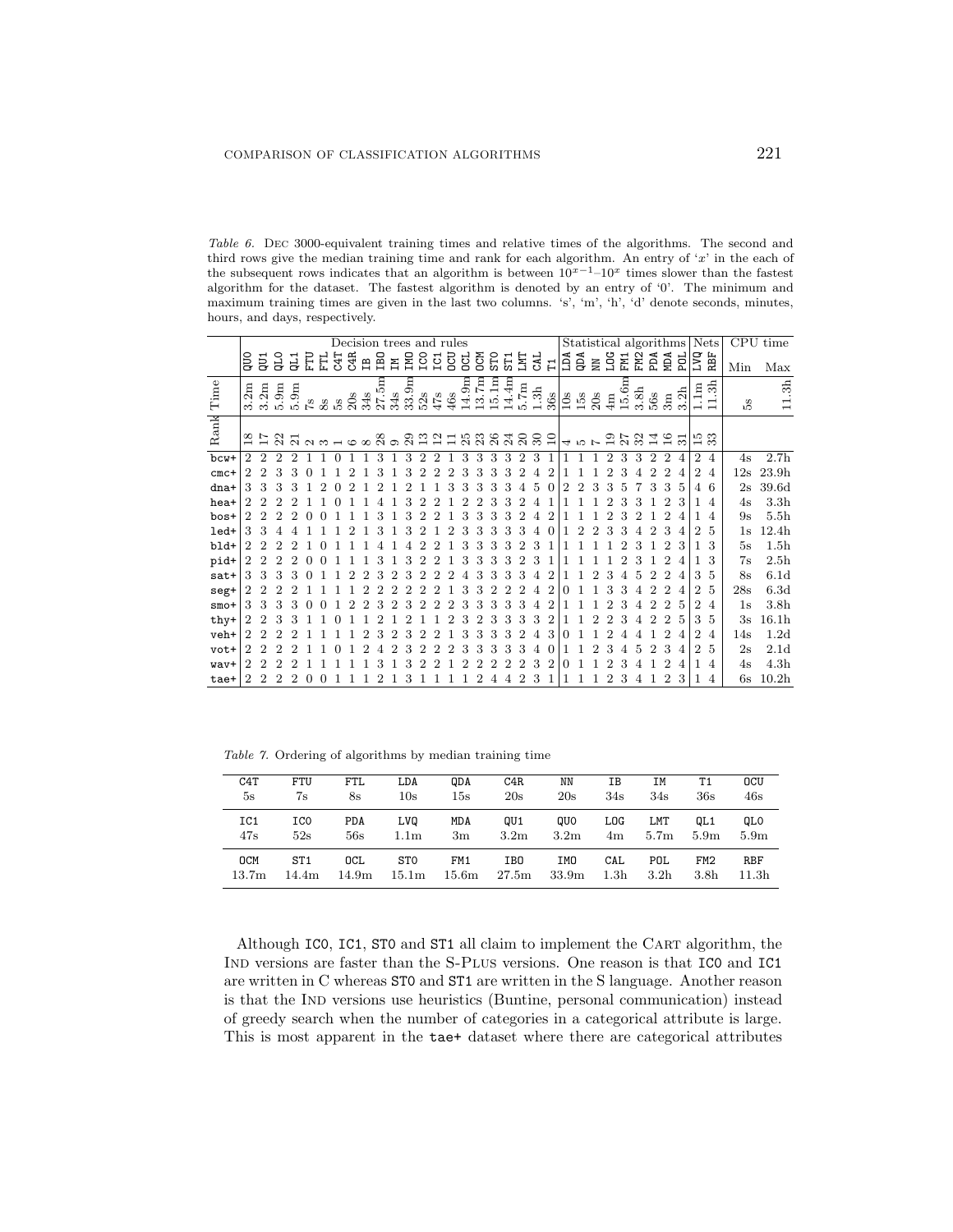with up to twenty-six categories. In this case IC0 and IC1 take around forty seconds versus two and a half hours for ST0 and ST1. The results in Table 4 indicate that Ind's classification accuracy is not adversely affected by such heuristics; see Aronis and Provost (1997) for another possible heuristic.

Since T1 is a one-level tree, it may appear surprising that it is not faster than algorithms such as C4T that produce multi-level trees. The reason is that T1 splits each continuous attribute into  $J + 1$  intervals, where J is the number of classes. On the other hand, C4T always splits a continuous attribute into two intervals only. Therefore when  $J > 2$ , T1 has to spend a lot more time to search for the intervals.

### *5.4. Size of trees*

Table 8 gives the number of leaves for each tree algorithm and dataset before noise attributes are added. In the case that an error rate is obtained by ten-fold crossvalidation, the entry is the mean number of leaves over the ten cross-validation trees. Table 9 shows how much the number of leaves changes after addition of noise attributes. The mean and median of the number of leaves for each classifier are given in the last columns of the two tables. IBO and IMO clearly yield the largest trees by far. Apart from T1, which is necessarily short by design, the algorithm with the shortest trees on average is QL1, followed closely by FTL and OCL. A ranking of the algorithms with univariate splits (in increasing median number of leaves) is: T1, IC1, ST1, QU1, FTU, IC0, ST0, OCU, QU0, and C4T. Algorithm C4T tends to produce trees with many more leaves than the other algorithms. One reason may be due to under-pruning (although its error rates are quite good). Another is that, unlike the binary-tree algorithms, C4T splits each categorical attribute into as many nodes as the number of categories.

Addition of noise attributes typically decreases the size of the trees, except for C4T and CAL which tend to grow larger trees, and IMO which seems to fluctuate rather wildly. These results complement those of Oates and Jensen (1997) who looked at the effect of sample size on the number of leaves of decision tree algorithms and found a significant relationship between tree size and training sample size for C4T. They observed that tree algorithms which employ cost-complexity pruning are better able to control tree growth.

# **6. Scalability of algorithms**

Although differences in mean error rates between POL and many other algorithms are not statistically significant, it is clear that if error rate is the sole criterion, POL would be the method of choice. Unfortunately, POL is one of the most computeintensive algorithms. To see how training times increase with sample size, a small scalability study was carried out with the algorithms QU0, QL0, FTL, C4T, C4R, IC0, LDA, LOG, FM1, and POL.

Training times are measured for these algorithms for training sets of size  $N =$  $1000, 2000, \ldots, 8000$ . Four datasets are used to generate the samples—sat, smo+, tae+, and a new, very large UCI dataset called adult which has two classes and six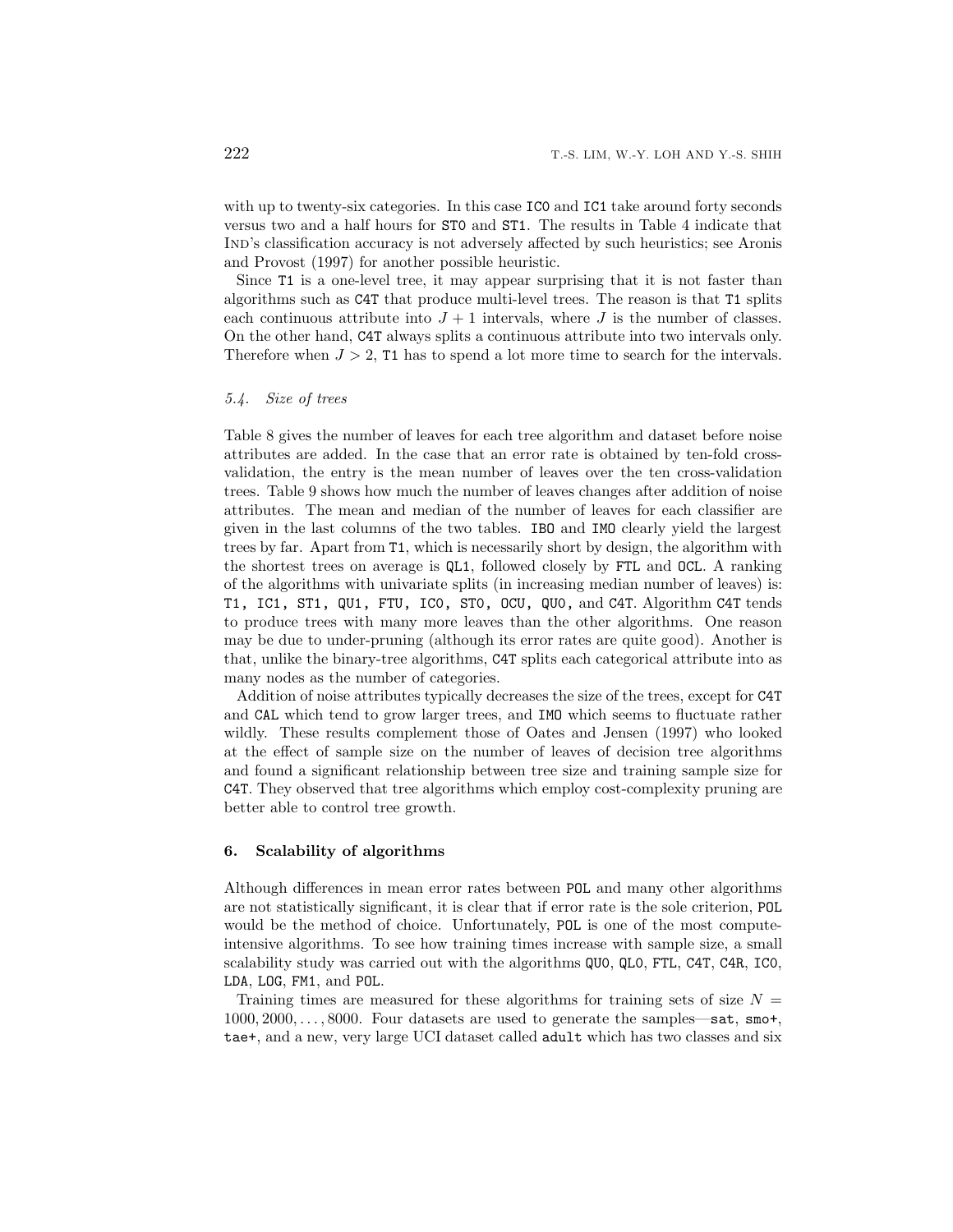|                                                                                                                                                     |                                                                                                                                                                                                                                                                                                                                                   |                                                                                                                                                                                                                                                                                                                     |           |                                                                                                                                                                                                                                                                                                                                                         |                         |               |                                                                                                                                                                                                                                                                                                                                                                                     | Dataset        |           |                                                         |          |                                                                                     |           |        |            |           |      |      |
|-----------------------------------------------------------------------------------------------------------------------------------------------------|---------------------------------------------------------------------------------------------------------------------------------------------------------------------------------------------------------------------------------------------------------------------------------------------------------------------------------------------------|---------------------------------------------------------------------------------------------------------------------------------------------------------------------------------------------------------------------------------------------------------------------------------------------------------------------|-----------|---------------------------------------------------------------------------------------------------------------------------------------------------------------------------------------------------------------------------------------------------------------------------------------------------------------------------------------------------------|-------------------------|---------------|-------------------------------------------------------------------------------------------------------------------------------------------------------------------------------------------------------------------------------------------------------------------------------------------------------------------------------------------------------------------------------------|----------------|-----------|---------------------------------------------------------|----------|-------------------------------------------------------------------------------------|-----------|--------|------------|-----------|------|------|
| Alg                                                                                                                                                 | noq                                                                                                                                                                                                                                                                                                                                               | Ĕ                                                                                                                                                                                                                                                                                                                   | dna       | hea                                                                                                                                                                                                                                                                                                                                                     | soq                     | $_{\tt led}$  | b1d                                                                                                                                                                                                                                                                                                                                                                                 | pid            | sat       | seg                                                     | smo      | thy                                                                                 | veh       | 10A    | vav        | tae       | Mean | Med. |
|                                                                                                                                                     |                                                                                                                                                                                                                                                                                                                                                   |                                                                                                                                                                                                                                                                                                                     |           |                                                                                                                                                                                                                                                                                                                                                         |                         |               |                                                                                                                                                                                                                                                                                                                                                                                     |                |           |                                                         |          |                                                                                     |           |        |            |           |      |      |
| $\overline{a}$ and $\overline{a}$ and $\overline{a}$ and $\overline{a}$ and $\overline{a}$ and $\overline{a}$ and $\overline{a}$ and $\overline{a}$ |                                                                                                                                                                                                                                                                                                                                                   |                                                                                                                                                                                                                                                                                                                     |           | $\begin{smallmatrix} 1\hskip -2pt 0\hskip 2pt 0\hskip 2pt 0\hskip 2pt 1\hskip 2pt 0\hskip 2pt 0\hskip 2pt 0\hskip 2pt 0\hskip 2pt 0\hskip 2pt 0\hskip 2pt 0\hskip 2pt 0\hskip 2pt 0\hskip 2pt 0\hskip 2pt 0\hskip 2pt 0\hskip 2pt 0\hskip 2pt 0\hskip 2pt 0\hskip 2pt 0\hskip 2pt 0\hskip 2pt 0\hskip 2pt 0\hskip 2pt 0\hskip 2pt 0\hskip 2pt 0\hskip $ | $\frac{4}{9}$ r $\circ$ |               | ನಿದ್ದೂ                                                                                                                                                                                                                                                                                                                                                                              |                |           | a a<br>cawaratho cocountat Lo<br>cawaratho cacountat Lo |          | a xin a bhann an chunadh<br>Can an bhann an chunadh                                 |           |        |            | 75200     |      |      |
|                                                                                                                                                     |                                                                                                                                                                                                                                                                                                                                                   |                                                                                                                                                                                                                                                                                                                     |           |                                                                                                                                                                                                                                                                                                                                                         |                         |               |                                                                                                                                                                                                                                                                                                                                                                                     |                |           |                                                         |          |                                                                                     |           |        |            |           |      |      |
|                                                                                                                                                     |                                                                                                                                                                                                                                                                                                                                                   |                                                                                                                                                                                                                                                                                                                     |           |                                                                                                                                                                                                                                                                                                                                                         |                         |               |                                                                                                                                                                                                                                                                                                                                                                                     |                |           |                                                         |          |                                                                                     |           |        |            |           |      |      |
|                                                                                                                                                     |                                                                                                                                                                                                                                                                                                                                                   |                                                                                                                                                                                                                                                                                                                     |           |                                                                                                                                                                                                                                                                                                                                                         |                         |               |                                                                                                                                                                                                                                                                                                                                                                                     |                |           |                                                         |          |                                                                                     |           |        |            |           |      |      |
|                                                                                                                                                     |                                                                                                                                                                                                                                                                                                                                                   |                                                                                                                                                                                                                                                                                                                     |           |                                                                                                                                                                                                                                                                                                                                                         |                         |               |                                                                                                                                                                                                                                                                                                                                                                                     |                |           |                                                         |          |                                                                                     |           |        |            |           |      |      |
|                                                                                                                                                     |                                                                                                                                                                                                                                                                                                                                                   |                                                                                                                                                                                                                                                                                                                     |           |                                                                                                                                                                                                                                                                                                                                                         |                         |               |                                                                                                                                                                                                                                                                                                                                                                                     |                |           |                                                         |          |                                                                                     |           |        |            |           |      |      |
|                                                                                                                                                     |                                                                                                                                                                                                                                                                                                                                                   |                                                                                                                                                                                                                                                                                                                     |           |                                                                                                                                                                                                                                                                                                                                                         |                         |               |                                                                                                                                                                                                                                                                                                                                                                                     |                |           |                                                         |          |                                                                                     |           |        |            |           |      |      |
|                                                                                                                                                     | $\begin{array}{l} 11 \\ 21 \\ 21 \\ 23 \\ 23 \\ 23 \\ 24 \\ 25 \\ 26 \\ 28 \\ 29 \\ 21 \\ 22 \\ 23 \\ 24 \\ 25 \\ 26 \\ 27 \\ 28 \\ 29 \\ 21 \\ 23 \\ 24 \\ 25 \\ 26 \\ 27 \\ 28 \\ 29 \\ 20 \\ 21 \\ 24 \\ 25 \\ 26 \\ 27 \\ 28 \\ 29 \\ 29 \\ 21 \\ 22 \\ 23 \\ 24 \\ 25 \\ 26 \\ 27 \\ 28 \\ 29 \\ 29 \\ 21 \\ 25 \\ 27 \\ 28 \\ 29 \\ 29 \\ $ | $\begin{smallmatrix} & 3\\ 3\\ 4\\ 3\\ 6\\ 1\\ 2\\ 6\\ 1\\ 2\\ 3\\ 1\\ 2\\ 3\\ 1\\ 2\\ 3\\ 1\\ 2\\ 3\\ 1\\ 2\\ 3\\ 1\\ 2\\ 3\\ 1\\ 2\\ 3\\ 1\\ 2\\ 3\\ 1\\ 2\\ 3\\ 1\\ 2\\ 3\\ 4\\ 3\\ 4\\ 4\\ 5\\ 6\\ 6\\ 7\\ 8\\ 9\\ 1\\ 2\\ 4\\ 3\\ 4\\ 4\\ 4\\ 5\\ 6\\ 6\\ 1\\ 2\\ 4\\ 5\\ 6\\ 6\\ 7\\ 1\\ 2\\ 3\\ 4\\ 4\\ 4\\$ |           |                                                                                                                                                                                                                                                                                                                                                         |                         |               | $\begin{array}{r} \mathbf{1} & \mathbf{0} & \mathbf{0} & \mathbf{0} & \mathbf{0} \\ \mathbf{1} & \mathbf{0} & \mathbf{0} & \mathbf{0} & \mathbf{0} \\ \mathbf{0} & \mathbf{0} & \mathbf{0} & \mathbf{0} \\ \mathbf{0} & \mathbf{0} & \mathbf{0} & \mathbf{0} \\ \mathbf{0} & \mathbf{0} & \mathbf{0} & \mathbf{0} \\ \mathbf{0} & \mathbf{0} & \mathbf{0} & \mathbf{0} \end{array}$ |                |           |                                                         |          |                                                                                     |           |        |            |           |      |      |
|                                                                                                                                                     |                                                                                                                                                                                                                                                                                                                                                   |                                                                                                                                                                                                                                                                                                                     |           |                                                                                                                                                                                                                                                                                                                                                         |                         |               |                                                                                                                                                                                                                                                                                                                                                                                     |                |           |                                                         |          |                                                                                     |           |        |            |           |      |      |
|                                                                                                                                                     |                                                                                                                                                                                                                                                                                                                                                   |                                                                                                                                                                                                                                                                                                                     |           |                                                                                                                                                                                                                                                                                                                                                         |                         |               |                                                                                                                                                                                                                                                                                                                                                                                     |                |           |                                                         |          |                                                                                     |           |        |            |           |      |      |
|                                                                                                                                                     |                                                                                                                                                                                                                                                                                                                                                   |                                                                                                                                                                                                                                                                                                                     |           |                                                                                                                                                                                                                                                                                                                                                         |                         |               |                                                                                                                                                                                                                                                                                                                                                                                     |                |           |                                                         |          |                                                                                     |           |        |            |           |      |      |
|                                                                                                                                                     |                                                                                                                                                                                                                                                                                                                                                   |                                                                                                                                                                                                                                                                                                                     |           |                                                                                                                                                                                                                                                                                                                                                         |                         |               |                                                                                                                                                                                                                                                                                                                                                                                     |                |           |                                                         |          |                                                                                     |           |        |            |           |      |      |
|                                                                                                                                                     |                                                                                                                                                                                                                                                                                                                                                   |                                                                                                                                                                                                                                                                                                                     |           |                                                                                                                                                                                                                                                                                                                                                         |                         |               |                                                                                                                                                                                                                                                                                                                                                                                     |                |           |                                                         |          | $\begin{array}{c} 0 & 0 & -1 \\ 0 & 0 & 0 \\ 0 & 0 & 0 \\ 0 & 0 & 0 \\ \end{array}$ |           |        |            |           |      |      |
|                                                                                                                                                     |                                                                                                                                                                                                                                                                                                                                                   | 428988995                                                                                                                                                                                                                                                                                                           |           |                                                                                                                                                                                                                                                                                                                                                         |                         |               |                                                                                                                                                                                                                                                                                                                                                                                     |                |           |                                                         |          |                                                                                     |           |        |            |           |      |      |
|                                                                                                                                                     |                                                                                                                                                                                                                                                                                                                                                   |                                                                                                                                                                                                                                                                                                                     |           |                                                                                                                                                                                                                                                                                                                                                         |                         |               |                                                                                                                                                                                                                                                                                                                                                                                     |                |           |                                                         |          |                                                                                     |           |        |            |           |      |      |
|                                                                                                                                                     |                                                                                                                                                                                                                                                                                                                                                   |                                                                                                                                                                                                                                                                                                                     |           |                                                                                                                                                                                                                                                                                                                                                         |                         |               |                                                                                                                                                                                                                                                                                                                                                                                     |                |           |                                                         |          |                                                                                     |           |        |            |           |      |      |
|                                                                                                                                                     |                                                                                                                                                                                                                                                                                                                                                   |                                                                                                                                                                                                                                                                                                                     |           |                                                                                                                                                                                                                                                                                                                                                         |                         |               |                                                                                                                                                                                                                                                                                                                                                                                     |                |           |                                                         |          |                                                                                     |           |        |            |           |      |      |
|                                                                                                                                                     |                                                                                                                                                                                                                                                                                                                                                   |                                                                                                                                                                                                                                                                                                                     |           |                                                                                                                                                                                                                                                                                                                                                         |                         |               |                                                                                                                                                                                                                                                                                                                                                                                     |                |           |                                                         |          |                                                                                     |           |        |            |           |      |      |
|                                                                                                                                                     |                                                                                                                                                                                                                                                                                                                                                   |                                                                                                                                                                                                                                                                                                                     |           |                                                                                                                                                                                                                                                                                                                                                         |                         |               |                                                                                                                                                                                                                                                                                                                                                                                     |                |           |                                                         |          |                                                                                     |           |        |            |           |      |      |
|                                                                                                                                                     |                                                                                                                                                                                                                                                                                                                                                   |                                                                                                                                                                                                                                                                                                                     |           |                                                                                                                                                                                                                                                                                                                                                         |                         |               |                                                                                                                                                                                                                                                                                                                                                                                     |                |           |                                                         |          |                                                                                     |           |        |            |           |      |      |
|                                                                                                                                                     |                                                                                                                                                                                                                                                                                                                                                   |                                                                                                                                                                                                                                                                                                                     | 573<br>13 | 2547                                                                                                                                                                                                                                                                                                                                                    | 2483<br>11              | $^{58}_{0.4}$ | 2782<br>10                                                                                                                                                                                                                                                                                                                                                                          | 2597           | 304<br>63 | 831<br>39                                               | 786<br>2 | $\begin{array}{c} 30 \\ 12 \end{array}$                                             | 568<br>38 | 3175   | 2066<br>16 | 25<br>298 |      |      |
| Mean<br>Med.                                                                                                                                        |                                                                                                                                                                                                                                                                                                                                                   | $\frac{15}{10}$                                                                                                                                                                                                                                                                                                     |           | $\ddot{\phantom{0}}$                                                                                                                                                                                                                                                                                                                                    |                         |               |                                                                                                                                                                                                                                                                                                                                                                                     | $\overline{1}$ |           |                                                         |          |                                                                                     |           | $\sim$ |            |           |      |      |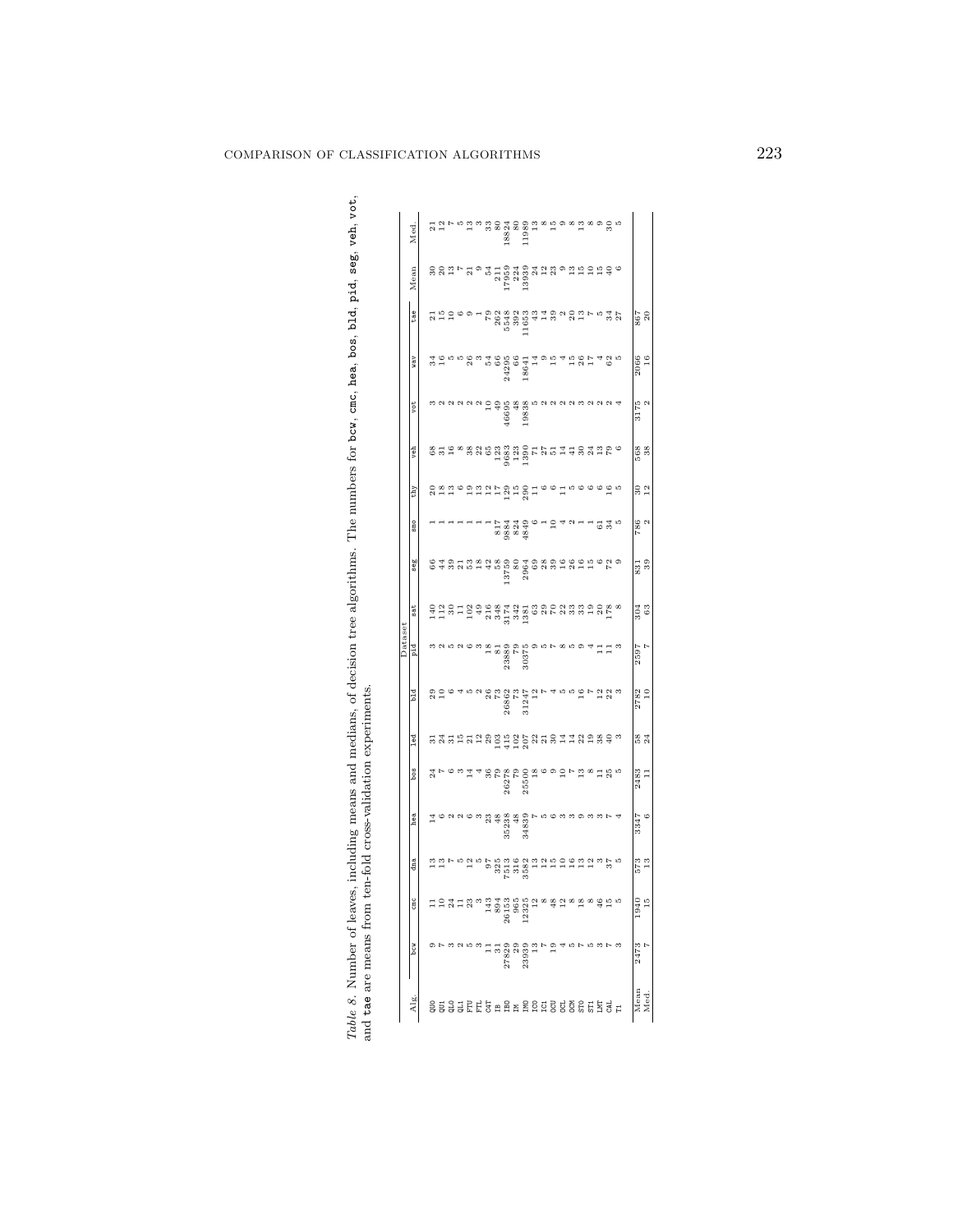|                          | $-1434$  | -1557 | $\frac{224}{3}$                                                                                                                                                                                                                                                                                                        | - ಕ               | $\overline{C}$          | $rac{217}{117}$                                                                                                    | 35<br>53                                                                                                                                                                                                                                                                                                                              | ់ ចំ                                              | $-440$                                                                     | 936<br>0 3 | $rac{30}{9}$       | $-833$                                               | $rac{6}{10}$           | $-420$                    | $-729$                       | Mean<br>Med. |
|--------------------------|----------|-------|------------------------------------------------------------------------------------------------------------------------------------------------------------------------------------------------------------------------------------------------------------------------------------------------------------------------|-------------------|-------------------------|--------------------------------------------------------------------------------------------------------------------|---------------------------------------------------------------------------------------------------------------------------------------------------------------------------------------------------------------------------------------------------------------------------------------------------------------------------------------|---------------------------------------------------|----------------------------------------------------------------------------|------------|--------------------|------------------------------------------------------|------------------------|---------------------------|------------------------------|--------------|
|                          |          |       |                                                                                                                                                                                                                                                                                                                        |                   |                         |                                                                                                                    |                                                                                                                                                                                                                                                                                                                                       |                                                   |                                                                            |            |                    |                                                      |                        |                           |                              |              |
|                          |          |       |                                                                                                                                                                                                                                                                                                                        |                   |                         |                                                                                                                    |                                                                                                                                                                                                                                                                                                                                       |                                                   |                                                                            |            |                    |                                                      |                        |                           |                              |              |
|                          |          |       |                                                                                                                                                                                                                                                                                                                        |                   |                         |                                                                                                                    |                                                                                                                                                                                                                                                                                                                                       |                                                   |                                                                            |            |                    |                                                      |                        |                           |                              |              |
|                          |          |       |                                                                                                                                                                                                                                                                                                                        |                   |                         |                                                                                                                    |                                                                                                                                                                                                                                                                                                                                       |                                                   |                                                                            |            |                    |                                                      |                        |                           |                              |              |
|                          |          |       |                                                                                                                                                                                                                                                                                                                        |                   |                         |                                                                                                                    | $\frac{32}{64}$ $\frac{32}{60}$                                                                                                                                                                                                                                                                                                       |                                                   | $446 - 0 +$                                                                |            |                    |                                                      |                        |                           |                              |              |
|                          |          |       |                                                                                                                                                                                                                                                                                                                        |                   |                         |                                                                                                                    |                                                                                                                                                                                                                                                                                                                                       |                                                   |                                                                            |            |                    |                                                      |                        |                           |                              |              |
|                          |          |       |                                                                                                                                                                                                                                                                                                                        |                   |                         |                                                                                                                    |                                                                                                                                                                                                                                                                                                                                       |                                                   |                                                                            |            |                    |                                                      |                        |                           |                              |              |
|                          |          |       |                                                                                                                                                                                                                                                                                                                        |                   |                         |                                                                                                                    |                                                                                                                                                                                                                                                                                                                                       |                                                   |                                                                            |            |                    |                                                      |                        |                           |                              |              |
|                          |          |       | $\begin{smallmatrix} 1 & 1 & 1 & 1 \\ 2 & 3 & 1 & 1 \\ 3 & 2 & 6 & 3 \\ 4 & 3 & 6 & 3 \\ 6 & 6 & 6 & 6 \\ 7 & 8 & 8 & 6 \\ 8 & 9 & 6 & 9 \\ 9 & 10 & 10 & 10 \\ 10 & 10 & 10 & 10 \\ 11 & 10 & 10 & 10 \\ 12 & 10 & 10 & 10 \\ 13 & 10 & 10 & 10 \\ 14 & 10 & 10 & 10 \\ 15 & 10 & 10 & 10 \\ 16 & 10 & 10 & 10 \\ 17$ |                   |                         |                                                                                                                    | $\begin{smallmatrix} & 2 & 4 & 4 \\ 0 & 0 & 0 & 1 \\ 0 & 0 & 0 & 0 \\ 0 & 0 & 0 & 0 \\ 0 & 0 & 0 & 0 \\ 0 & 0 & 0 & 0 \\ 0 & 0 & 0 & 0 \\ 0 & 0 & 0 & 0 \\ 0 & 0 & 0 & 0 \\ 0 & 0 & 0 & 0 \\ 0 & 0 & 0 & 0 \\ 0 & 0 & 0 & 0 \\ 0 & 0 & 0 & 0 \\ 0 & 0 & 0 & 0 \\ 0 & 0 & 0 & 0 \\ 0 & 0 & 0 & 0 \\ 0 & 0 & 0 & 0 \\ 0 & 0 & 0 & 0 \\$ | , 요, 1<br>ㅇㅇ 1 요요 4 0 2 0 0 1 2 0 0 1 2 0 0 원 0 0 |                                                                            |            |                    |                                                      |                        |                           |                              |              |
|                          |          |       |                                                                                                                                                                                                                                                                                                                        |                   |                         |                                                                                                                    |                                                                                                                                                                                                                                                                                                                                       |                                                   |                                                                            |            |                    |                                                      |                        |                           | - 그리고 있습니다.<br>- 이 그리고 있습니다. |              |
|                          |          |       |                                                                                                                                                                                                                                                                                                                        |                   |                         | $\frac{1}{2}$                                                                                                      |                                                                                                                                                                                                                                                                                                                                       |                                                   |                                                                            |            |                    |                                                      |                        |                           |                              |              |
|                          |          |       |                                                                                                                                                                                                                                                                                                                        |                   |                         |                                                                                                                    |                                                                                                                                                                                                                                                                                                                                       |                                                   | $rac{2}{3}$<br>$rac{3}{3}$<br>$rac{3}{3}$<br>$rac{3}{3}$<br>$rac{3}{3}$    |            |                    |                                                      |                        |                           |                              |              |
|                          |          |       |                                                                                                                                                                                                                                                                                                                        | $\frac{180}{357}$ |                         |                                                                                                                    |                                                                                                                                                                                                                                                                                                                                       |                                                   |                                                                            |            |                    |                                                      |                        |                           |                              |              |
|                          |          |       |                                                                                                                                                                                                                                                                                                                        |                   | $\frac{3343601}{18001}$ | $\begin{smallmatrix} 4 & 1 & 4 \\ 1 & 1 & 1 \\ 2 & 1 & 1 \\ 2 & 3 & 2 \\ 3 & 4 & 5 \\ 4 & 6 & 6 \end{smallmatrix}$ |                                                                                                                                                                                                                                                                                                                                       |                                                   |                                                                            |            |                    |                                                      | $\frac{1304}{-598}$    |                           |                              |              |
|                          |          |       |                                                                                                                                                                                                                                                                                                                        |                   |                         |                                                                                                                    |                                                                                                                                                                                                                                                                                                                                       |                                                   |                                                                            |            |                    |                                                      |                        |                           |                              |              |
|                          |          |       |                                                                                                                                                                                                                                                                                                                        |                   |                         |                                                                                                                    |                                                                                                                                                                                                                                                                                                                                       |                                                   |                                                                            |            |                    |                                                      |                        |                           |                              |              |
|                          |          |       |                                                                                                                                                                                                                                                                                                                        |                   |                         |                                                                                                                    |                                                                                                                                                                                                                                                                                                                                       |                                                   |                                                                            |            |                    | $\frac{1}{6} + 0 +$                                  | $\circ - \circ \omega$ |                           |                              |              |
|                          |          |       | $\frac{1}{2}$                                                                                                                                                                                                                                                                                                          |                   |                         |                                                                                                                    |                                                                                                                                                                                                                                                                                                                                       |                                                   | $\frac{1}{10}$ $\frac{1}{10}$ $\frac{1}{10}$ $\frac{1}{10}$ $\frac{1}{10}$ |            |                    |                                                      |                        |                           |                              |              |
|                          |          |       |                                                                                                                                                                                                                                                                                                                        |                   |                         |                                                                                                                    |                                                                                                                                                                                                                                                                                                                                       |                                                   |                                                                            |            |                    |                                                      |                        |                           |                              |              |
|                          |          |       |                                                                                                                                                                                                                                                                                                                        |                   |                         |                                                                                                                    | $-12$                                                                                                                                                                                                                                                                                                                                 |                                                   |                                                                            |            |                    |                                                      |                        |                           |                              |              |
|                          |          |       |                                                                                                                                                                                                                                                                                                                        |                   |                         | $-1 - 8$                                                                                                           | $-43$                                                                                                                                                                                                                                                                                                                                 |                                                   |                                                                            |            |                    |                                                      |                        |                           |                              |              |
|                          |          |       |                                                                                                                                                                                                                                                                                                                        |                   |                         |                                                                                                                    |                                                                                                                                                                                                                                                                                                                                       |                                                   |                                                                            |            |                    |                                                      |                        |                           |                              |              |
|                          |          | 10A   | veh                                                                                                                                                                                                                                                                                                                    | Ę                 | Smc                     | Seg                                                                                                                | sat                                                                                                                                                                                                                                                                                                                                   | pŗd                                               |                                                                            | Ted        | sog                | hea                                                  | ę                      | cmc                       | pcu                          |              |
|                          |          |       |                                                                                                                                                                                                                                                                                                                        |                   |                         |                                                                                                                    |                                                                                                                                                                                                                                                                                                                                       | Jatas                                             |                                                                            |            |                    |                                                      |                        |                           |                              |              |
|                          |          |       |                                                                                                                                                                                                                                                                                                                        |                   |                         |                                                                                                                    |                                                                                                                                                                                                                                                                                                                                       |                                                   |                                                                            |            |                    |                                                      |                        |                           |                              |              |
|                          |          |       |                                                                                                                                                                                                                                                                                                                        |                   |                         |                                                                                                                    |                                                                                                                                                                                                                                                                                                                                       |                                                   |                                                                            |            |                    |                                                      |                        |                           |                              |              |
|                          |          |       |                                                                                                                                                                                                                                                                                                                        |                   |                         |                                                                                                                    |                                                                                                                                                                                                                                                                                                                                       |                                                   |                                                                            |            | one without noise. |                                                      |                        | noise is shorter than the |                              |              |
| ifference means that the | negative |       | noise.                                                                                                                                                                                                                                                                                                                 | without           | with and                |                                                                                                                    | for datasets                                                                                                                                                                                                                                                                                                                          | algoritmins                                       |                                                                            |            |                    | Ultrerences in the number of leaves of decision tree |                        |                           |                              |              |
|                          |          |       |                                                                                                                                                                                                                                                                                                                        |                   |                         |                                                                                                                    |                                                                                                                                                                                                                                                                                                                                       |                                                   |                                                                            |            |                    |                                                      |                        |                           |                              |              |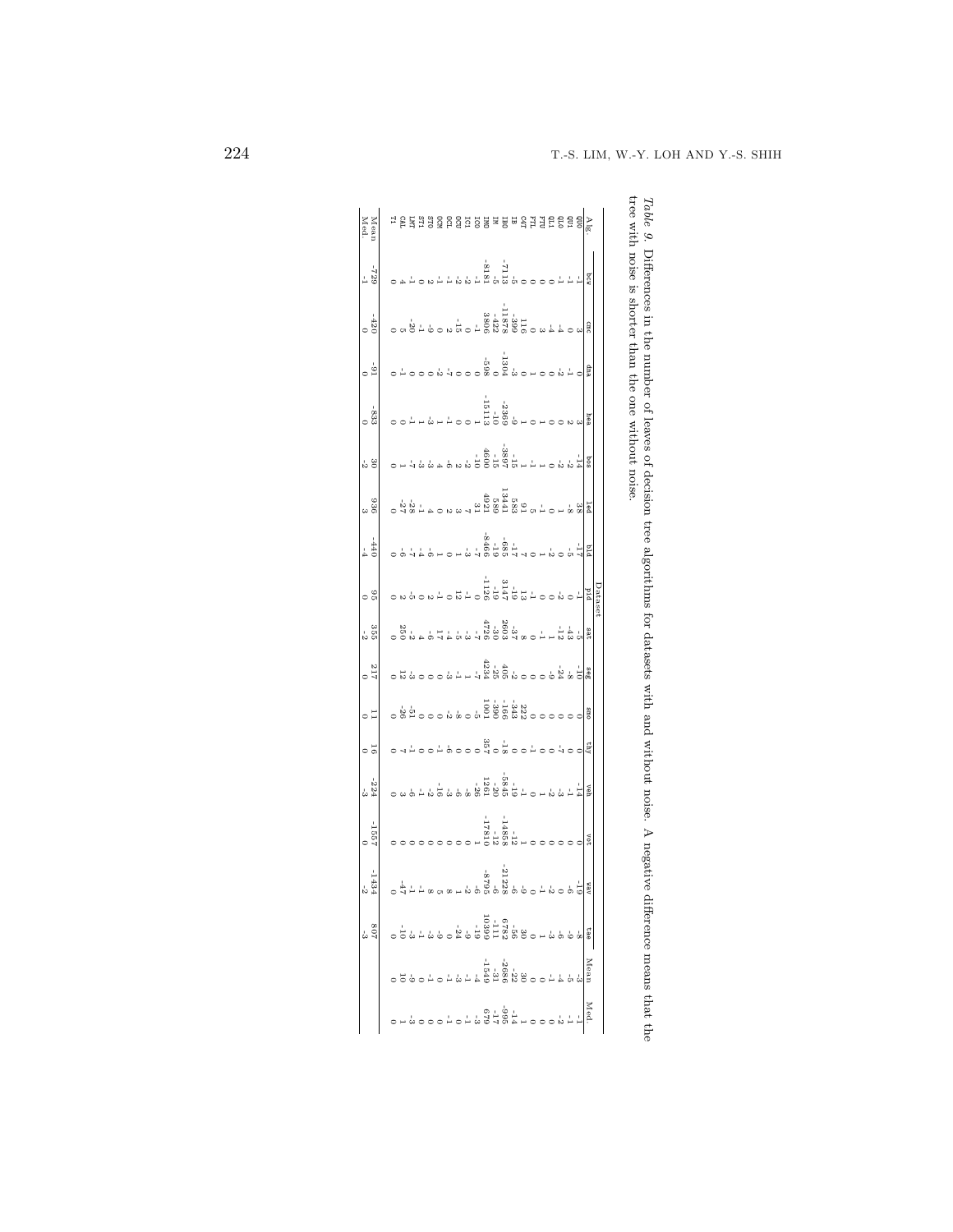continuous and seven categorical attributes. Since the first three datasets are not large enough for the experiment, bootstrap re-sampling is employed to generate the training sets. That is,  $N$  samples are randomly drawn with replacement from each dataset. To avoid getting many replicate records, the value of the class attribute for each sampled case is randomly changed to another value with probability 0.1. (The new value is selected from the pool of alternatives with equal probability.) Bootstrap sampling is not carried out for the adult dataset because it has more than 32,000 records. Instead, the nested training sets are obtained by random sampling without replacement.

The times required to train the algorithms are plotted (in log-log scale) in Figure 3. With the exception of POL, FM1 and LOG, the logarithms of the training times seem to increase linearly with  $log(N)$ . The non-monotonic behavior of POL and FM1 is puzzling and might be due to randomness in their use of cross-validation for model selection. The erratic behavior of LOG in the adult dataset is caused by convergence problems during model fitting.

Many of the lines in Figure 3 are roughly parallel. This suggests that the relative computational speed of the algorithms is fairly constant over the range of sample sizes considered. QL0 and C4R are two exceptions. Cohen (1995) had observed that C4R does not scale well.

# **7. Conclusions**

Our results show that the mean error rates of many algorithms are sufficiently similar that their differences are statistically insignificant. The differences are also probably insignificant in practical terms. For example, the mean error rates of the top ranked algorithms POL, LOG, and QL0 differ by less than 0.013. If such a small difference is not important in real applications, the user may wish to select an algorithm based on other criteria such as training time or interpretability of the classifier.

Unlike error rates, there are huge differences between the training times of the algorithms. POL, the algorithm with the lowest mean error rate, takes about fifty times as long to train as the next most accurate algorithm. The ratio of times is roughly equivalent to hours versus minutes, and Figure 3 shows that it is maintained over a wide range of sample sizes. For large applications where time is a factor, it may be advantageous to use one of the quicker algorithms.

It is interesting that the old statistical algorithm LDA has a mean error rate close to the best. This is surprising because (i) it is not designed for binaryvalued attributes (all categorical attributes are transformed to 0-1 vectors prior to application of LDA), and (ii) it is not expected to be effective when class densities are multi-modal. Because it is fast, easy to implement, and readily available in statistical packages, it provides a convenient benchmark for comparison against future algorithms.

The low error rates of LOG and LDA probably account for much of the performance of the better algorithms. For example, POL is basically a modern version of LOG. It enhances the flexibility of LOG by employing spline-based functions and automatic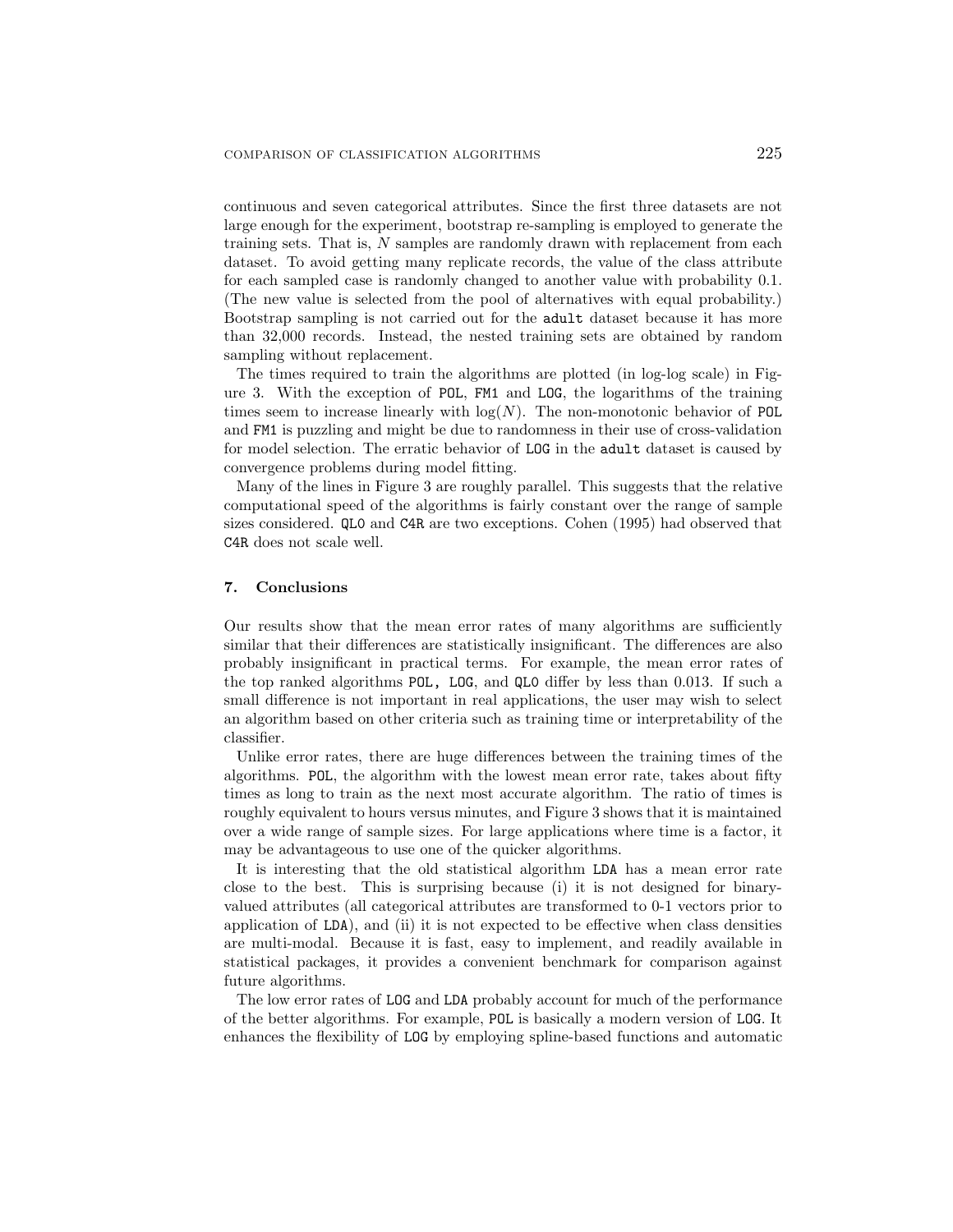

smo+



Figure 3. Plots of training time versus sample size in log-log scale for selected algorithms.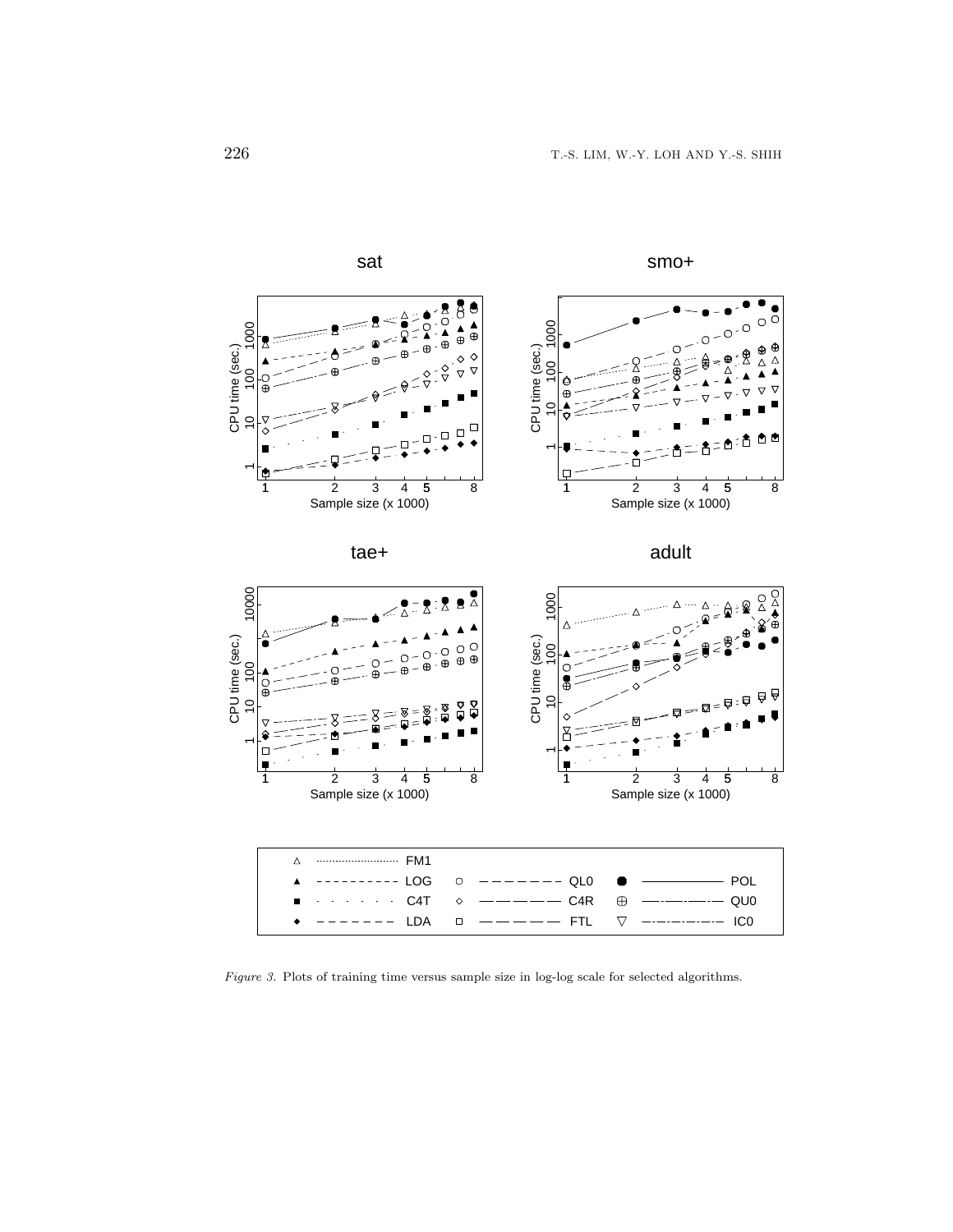model selection. Although this strategy is computationally costly, it does produce a slight reduction in the mean error rate—enough to bring it to the top of the pack.

The good performance of QL0 may be similarly attributable to LDA. The QUEST linear-split algorithm is designed to overcome the difficulties encountered by LDA in multi-modal situations. It does this by applying a modified form of LDA to partitions of the data, where each partition is represented by a leaf of the decision tree. This strategy alone, however, is not enough, as the higher mean error rate of FTL shows. The latter is based on the Fact algorithm which is a precursor to Quest. One major difference between the Quest and Fact algorithms is that the former employs the cost-complexity pruning method of CART whereas the latter does not. Our results suggest that some form of bottom-up pruning may be essential for low error rates.

If the purpose of constructing an algorithm is for data interpretation, then perhaps only decision rules or trees with univariate splits will suffice. With the exception of CAL and T1, the differences in mean error rates of the decision rule and tree algorithms are not statistically significant from that of POL. IC0 has the lowest mean error rate and QU0 is best in terms of mean ranks. C4R and C4T are not far behind. Any of these four algorithms should provide good classification accuracy. C4T is the fastest by far, although it tends to yield trees with twice as many leaves as IC0 and QU0. C4R is the next fastest, but Figure 3 shows that it does not scale well. ICO is slightly faster and its trees have slightly fewer leaves than QUO. Loh and Shih (1997) show, however, that CART-based algorithms such as ICO are liable to produce spurious splits in certain situations.

# **Acknowledgments**

We are indebted to P. Auer, C. E. Brodley, W. Buntine, T. Hastie, R. C. Holte, C. Kooperberg, S. K. Murthy, J. R. Quinlan, W. Sarle, B. Schulmeister, and W. Taylor for help and advice on the installation of the computer programs. We are also grateful to J. W. Molyneaux for providing the 1987 National Indonesia Contraceptive Prevalence Survey data. Finally, we thank W. Cohen, F. Provost, and the reviewers for many helpful comments and suggestions.

### **References**

- 1. A. Agresti. Categorical Data Analysis. John Wiley & Sons, New York, NY, 1990.
- 2. J. M. Aronis and F. J. Provost. Increasing the efficiency of data mining algorithms with breadth-first marker propagation. In D. Heckerman, H. Mannila, D. Pregibon, and R. Uthurusamy, editors, Proceedings of the Third International Conference on Knowledge Discovery and Data Mining, pages 119–122, Menlo Park, CA, 1997. AAAI Press.
- 3. P. Auer, R. C. Holte, and W. Maass. Theory and applications of agnostic PAC-learning with small decision trees. In A. Prieditis and S. Russell, editors, Proceedings of the Twelfth International Conference on Machine Learning, pages 21–29, San Francisco, CA, 1995. Morgan Kaufmann.
- 4. R. A. Becker, J. M. Chambers, and A. R. Wilks. The New S Language. Wadsworth, 1988.
- 5. C. M. Bishop. Neural Networks for Pattern Recognition. Oxford University Press, New York, NY, 1995.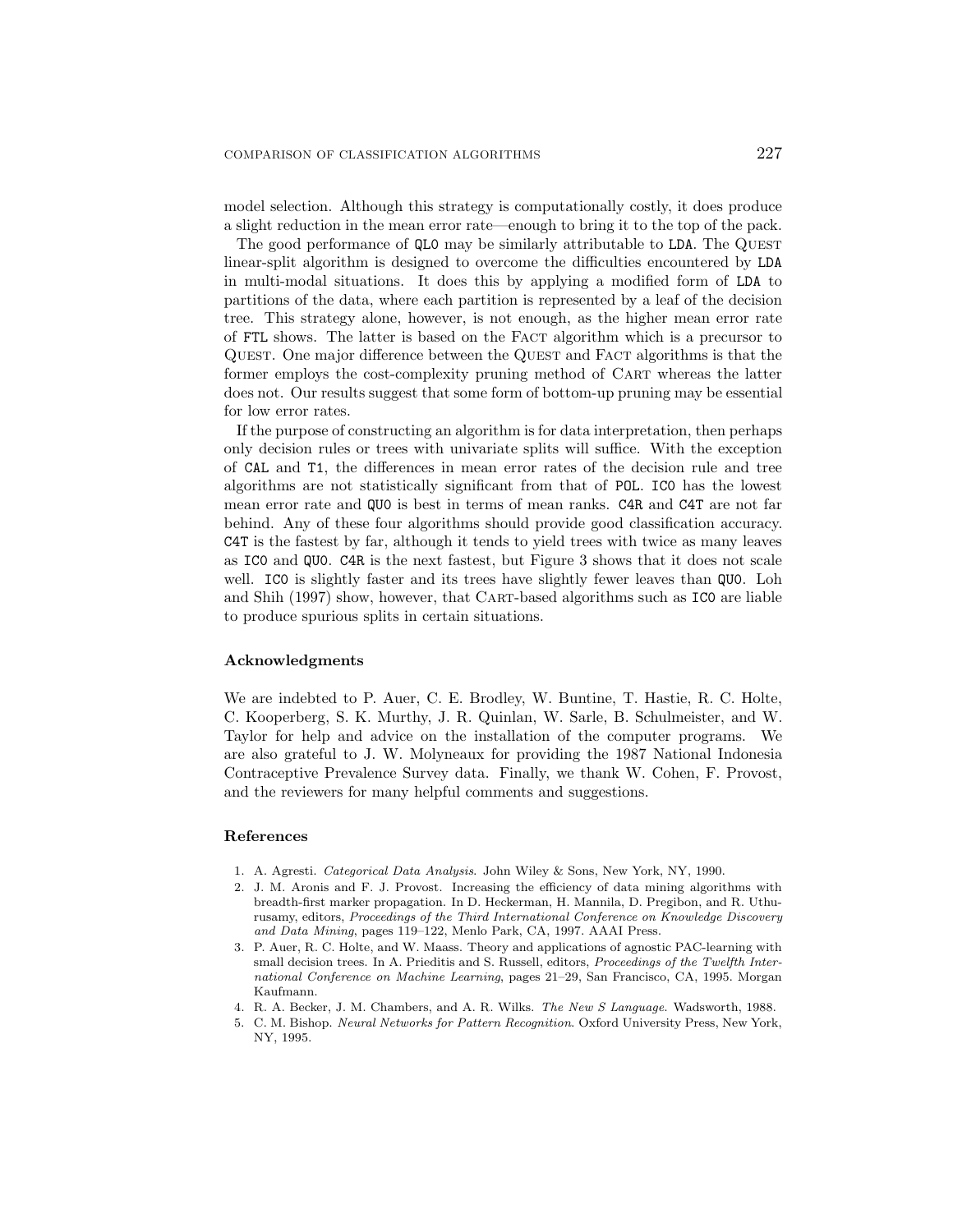- 6. L. Breiman, J. Friedman, R. Olshen, and C. Stone. Classification and Regression Trees. Chapman and Hall, New York, NY, 1984.
- 7. L. A. Breslow and D. W. Aha. Simplifying decision trees: A survey. Knowledge Engineering Review, 12:1–40, 1997.
- 8. C. E. Brodley and P. E. Utgoff. Multivariate versus univariate decision trees. Technical Report 92-8, Department of Computer Science, University of Massachusetts, Amherst, MA, 1992.
- 9. C. E. Brodley and P. E. Utgoff. Multivariate decision trees. Machine Learning, 19:45–77, 1995.
- 10. D. E. Brown, V. Corruble, and C. L. Pittard. A comparison of decision tree classifiers with backpropagation neural networks for multimodal classification problems. Pattern Recognition, 26:953–961, 1993.
- 11. S. Bull. Analysis of attitudes toward workplace smoking restrictions. In N. Lange, L. Ryan, L. Billard, D. Brillinger, L. Conquest, and J. Greenhouse, editors, Case Studies in Biometry, pages 249–271. John Wiley & Sons, New York, NY, 1994.
- 12. W. Buntine. Learning classification trees. Statistics and Computing, 2:63–73, 1992.
- 13. W. Buntine and R. Caruana. Introduction to IND Version 2.1 and Recursive Partitioning. NASA Ames Research Center, Moffet Field, CA, 1992.
- 14. L. A. Clark and D. Pregibon. Tree-based models. In J. M. Chambers and T. J. Hastie, editors, Statistical Models in S, pages 377–419. Chapman & Hall, New York, NY, 1993.
- 15. W. W. Cohen. Fast effective rule induction. In A. Prieditis and S. Russell, editors, Proceedings of the Twelfth International Conference on Machine Learning, pages 115–123, San Francisco, CA, 1995. Morgan Kaufmann.
- 16. S. P. Curram and J. Mingers. Neural networks, decision tree induction and discriminant analysis: an empirical comparison. Journal of the Operational Research Society, 45:440–450, 1994.
- 17. J. Friedman. Multivariate adaptive regression splines (with discussion). Annals of Statistics, 19:1–141, 1991.
- 18. M. Friedman. The use of ranks to avoid the assumption of normality implicit in the analysis of variance. Journal of the American Statistical Association, 32:675–701, 1937.
- 19. D. J. Hand. Construction and Assessment of Classification Rules. John Wiley & Sons, Chichester, England, 1997.
- 20. D. Harrison and D. L. Rubinfeld. Hedonic prices and the demand for clean air. Journal of Environmental Economics and Management, 5:81–102, 1978.
- 21. T. Hastie, A. Buja, and R. Tibshirani. Penalized discriminant analysis. Annals of Statistics, 23:73–102, 1995.
- 22. T. Hastie and R. Tibshirani. Discriminant analysis by Gaussian mixtures. Journal of the Royal Statistical Society, Series B, 58:155–176, 1996.
- 23. T. Hastie, R. Tibshirani, and A. Buja. Flexible discriminant analysis by optimal scoring. Journal of the American Statistical Association, 89:1255–1270, 1994.
- 24. M. Hollander and D. A. Wolfe. Nonparametric Statistical Methods. John Wiley & Sons, New York, NY, 2nd edition, 1999.
- 25. R. C. Holte. Very simple classification rules perform well on most commonly used datasets. Machine Learning, 11:63–90, 1993.
- 26. R. A. Johnson and D. W. Wichern. Applied Multivariate Statistical Analysis. Prentice Hall, Englewood Cliffs, NJ, 3rd edition, 1992.
- 27. T. Kohonen. Self-Organizing Maps. Springer-Verlag, Heidelberg, 1995.
- 28. C. Kooperberg, S. Bose, and C. J. Stone. Polychotomous regression. Journal of the American Statistical Association, 92:117–127, 1997.
- 29. C. Lerman, J. W. Molyneaux, S. Pangemanan, and Iswarati. The determinants of contraceptive method and service point choice. In Secondary Analysis of the 1987 National Indonesia Contraceptive Prevalence Survey, volume 1: Fertility and Family Planning, Honolulu, HI, 1991. East-West Population Institute.
- 30. W.-Y. Loh and Y.-S. Shih. Split selection methods for classification trees. Statistica Sinica, 7:815–840, 1997.